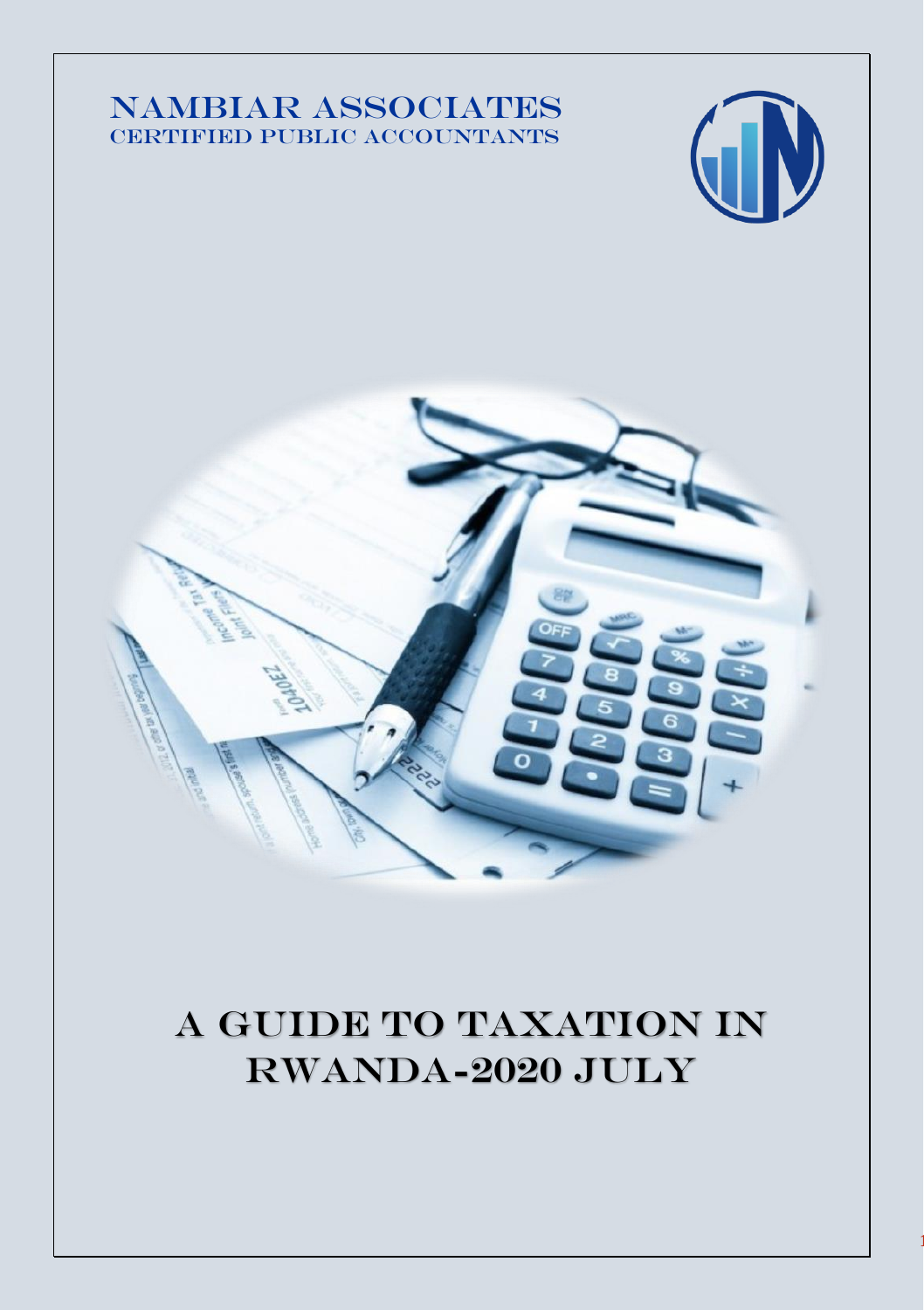| <b>Summary of Laws and Provisions</b> |  |
|---------------------------------------|--|
|                                       |  |
|                                       |  |
|                                       |  |
|                                       |  |
|                                       |  |
|                                       |  |
|                                       |  |
|                                       |  |
|                                       |  |
|                                       |  |
|                                       |  |
|                                       |  |
|                                       |  |
|                                       |  |
|                                       |  |
|                                       |  |
|                                       |  |
| O.                                    |  |
|                                       |  |
|                                       |  |
|                                       |  |
|                                       |  |
|                                       |  |
|                                       |  |
|                                       |  |
|                                       |  |
|                                       |  |
|                                       |  |
|                                       |  |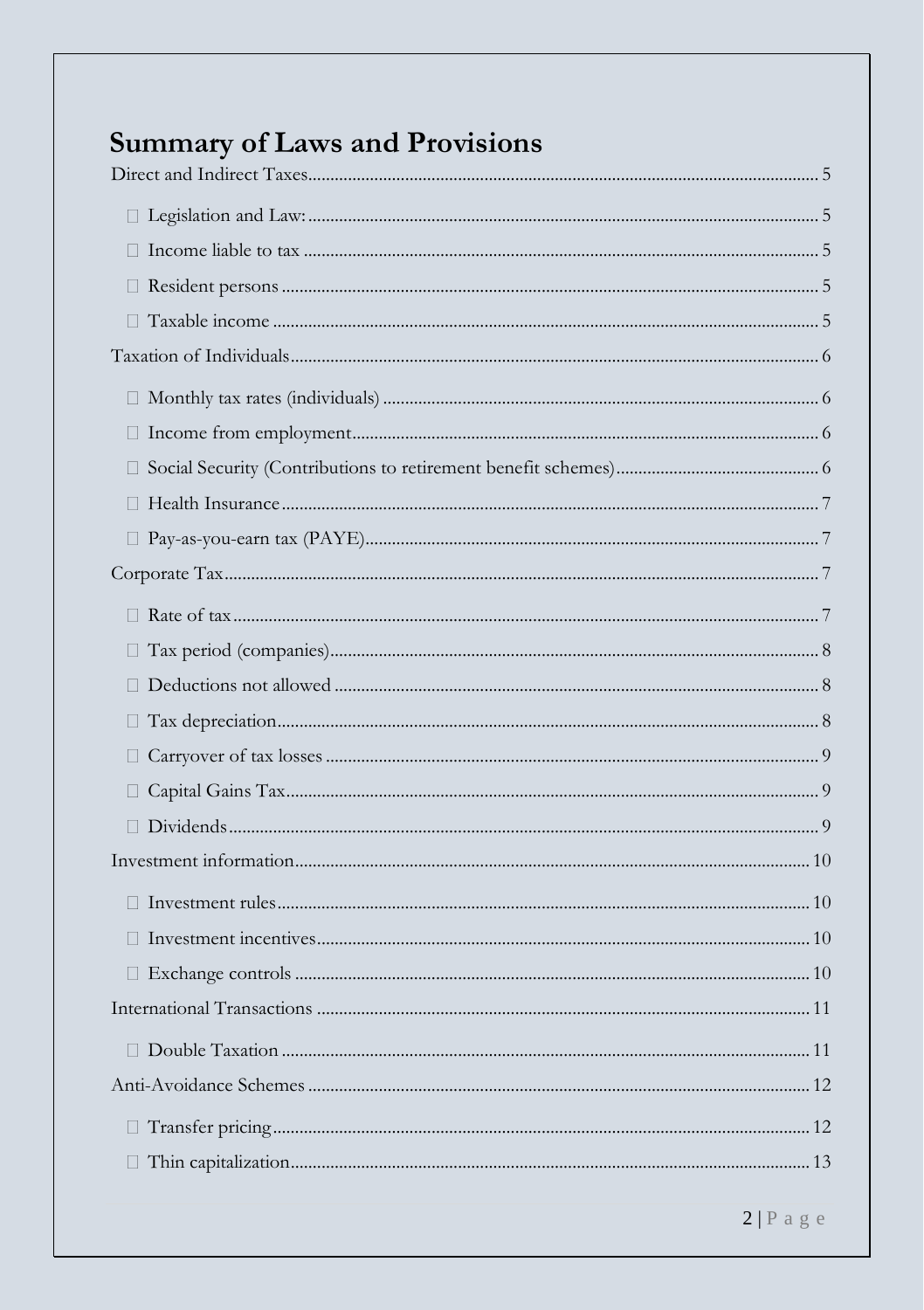| Ш                                                                                       |
|-----------------------------------------------------------------------------------------|
|                                                                                         |
|                                                                                         |
|                                                                                         |
| Ш                                                                                       |
| u                                                                                       |
|                                                                                         |
|                                                                                         |
|                                                                                         |
| □ Administrative fine-Wrongful acts punished with fixed administrative fine  19         |
|                                                                                         |
|                                                                                         |
|                                                                                         |
|                                                                                         |
|                                                                                         |
| □ Failure to use electronic invoicing system by a person registered for the Value Added |
|                                                                                         |
|                                                                                         |
|                                                                                         |
|                                                                                         |
|                                                                                         |
|                                                                                         |
|                                                                                         |
|                                                                                         |
| $3 P$ age                                                                               |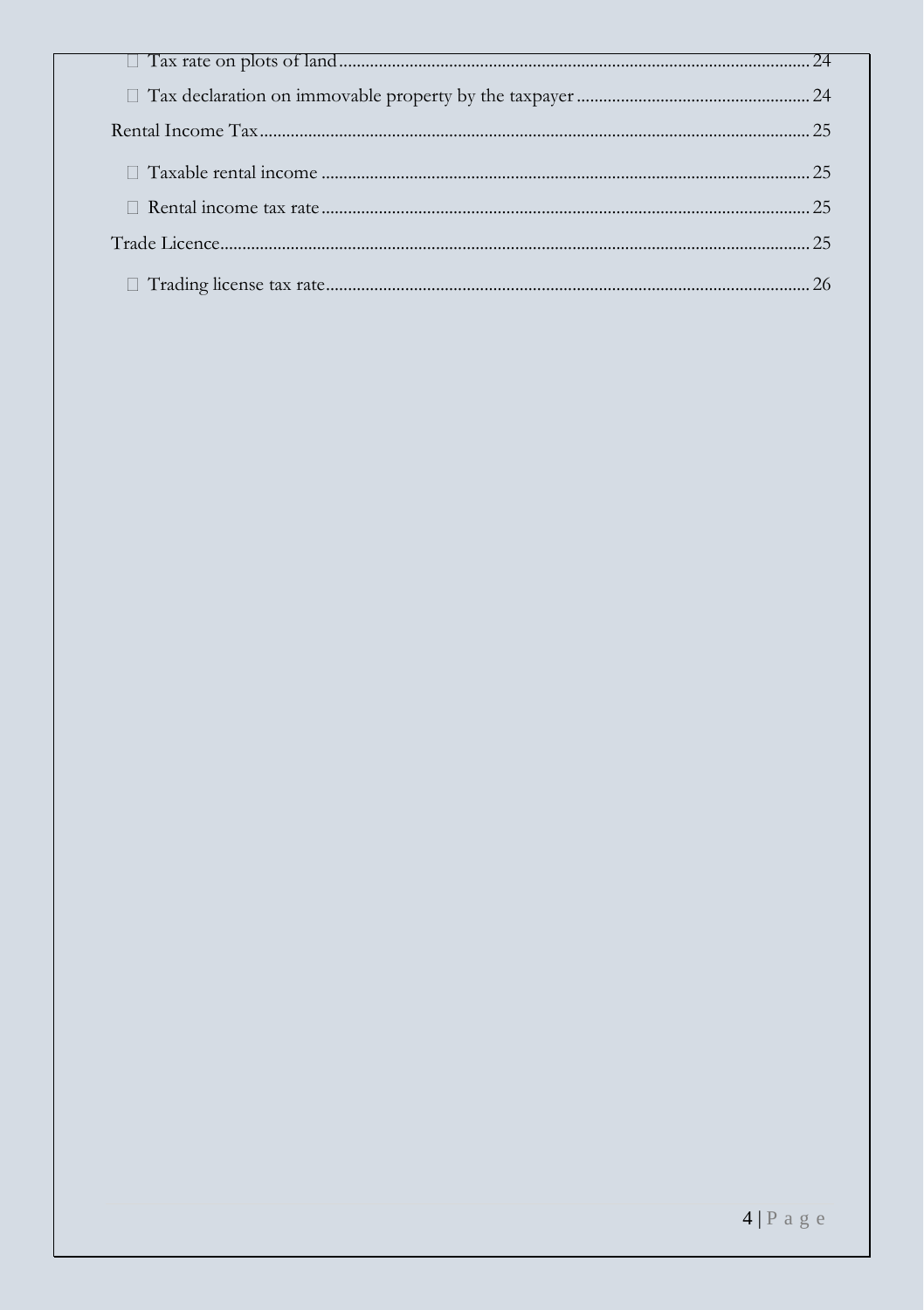# <span id="page-4-0"></span>**Direct and Indirect Taxes**

## <span id="page-4-1"></span>• **Legislation and Law:**

- Law Establishing Taxes on Income no 16 of 2018
- Law on Value-added tax no. 37 of 2012, as amended
- Law on Tax Procedures no. 026 of 2019
- The Commissioner General's Rules
- Ministerial orders.

#### <span id="page-4-2"></span>• **Income liable to tax**

Income tax is levied in each tax period on the total income of both resident and nonresident persons earning an income in Rwanda. A resident person must pay income tax on all income earned, from domestic and foreign sources. A non-resident person must pay income tax only on income which has a source in Rwanda.

#### <span id="page-4-3"></span>• **Resident persons**

An individual is considered to be resident in Rwanda for tax purposes if that individual:

- has a permanent residence in Rwanda; or
- has a habitual abode in Rwanda; or
- A Rwandan representing Rwanda abroad.

In addition, an individual who stays in Rwanda for more than 183 days in any 12-month period, either continuously or intermittently, is considered to be resident in Rwanda for the tax period in which the 12-month period ends.

An entity is resident for tax purposes if it:

- is a company or an association established according to Rwandan laws; or
- has its place of effective management in Rwanda at any time during a tax period; or
- Is a Rwandan government company.

#### <span id="page-4-4"></span>• **Taxable income**

The taxable income of a person is that person's total income for the tax year less the total amount of deductions allowed for that person. Taxable income derives from the following:

- Employment.
- Business activities.
- Investment.
- Capital gain.
- Use, sale, lease or free transfer of an immovable property allocated to the business.
- <span id="page-4-5"></span>• Use, sale, lease or free transfer of movable property allocated to the business.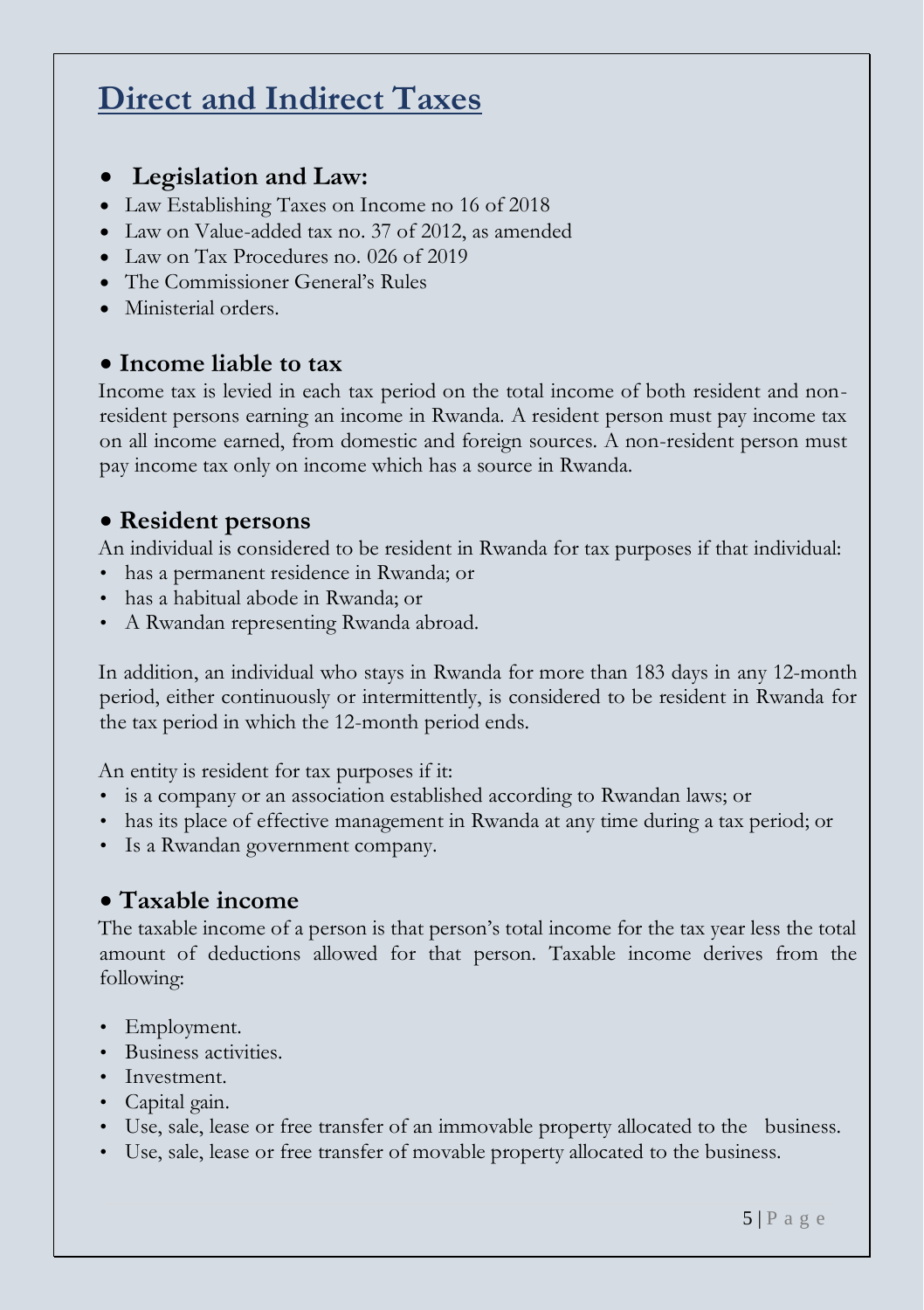# **Taxation of Individuals**

<span id="page-5-0"></span>• **Monthly tax rates (individuals)**

| Income             | <b>Taxable Income</b> | <b>Tax Rate</b> |
|--------------------|-----------------------|-----------------|
| Rwf                | Rwf                   | $\frac{0}{0}$   |
| $0 - 30,000$       | 30,000                | $0\%$           |
| $30,001 - 100,000$ | 70,000                | 20%             |
| Above 100,0000     |                       | 30%             |

#### <span id="page-5-1"></span>• **Income from employment**

Income from employment comprises gains or profits from employment. It includes any allowances or benefits paid in cash or given in kind to or on behalf of the individual. Some allowances or benefits are exempt from tax.

## <span id="page-5-2"></span>• **Social Security (Contributions to retirement benefit schemes)**

The Government has established a national pension scheme, the Rwanda Social Security Board (RSSB), to provide social security services to employees in Rwanda. The RSSB requires all salaried workers in Rwanda, both nationals and foreigners, to contribute to the scheme.

#### ➢ **Rates of contribution**

The employer must contribute 3% of the employee's gross salary to the pension scheme. The employee's contribution is also 3%. The employer must also contribute 2% of the employee's gross salary towards a mandatory occupational hazards scheme.

The employer and employee must pay 10% of 3% contribution as Maternity Leave Benefits Scheme. Gross salary means the total remuneration received by the employee. It includes allowances, bonuses, commissions and all other cash benefits as well as any fringe benefits but excludes the reimbursement of business expenses and transport allowances.

#### ➢ **Remittance of contribution**

The employer must deduct social security contributions from employees every month. Employers may remit the total contribution on a monthly/quarterly basis before the  $15<sup>th</sup>$ of the following month/quarter.

#### ➢ **Surcharge for late payment**

All remittances made after the deadline attract a surcharge of 1.5% of the total contribution amount for each month or fraction of the month of delay. In addition, the employer must pay a fine of 1.5% per month for all late payments.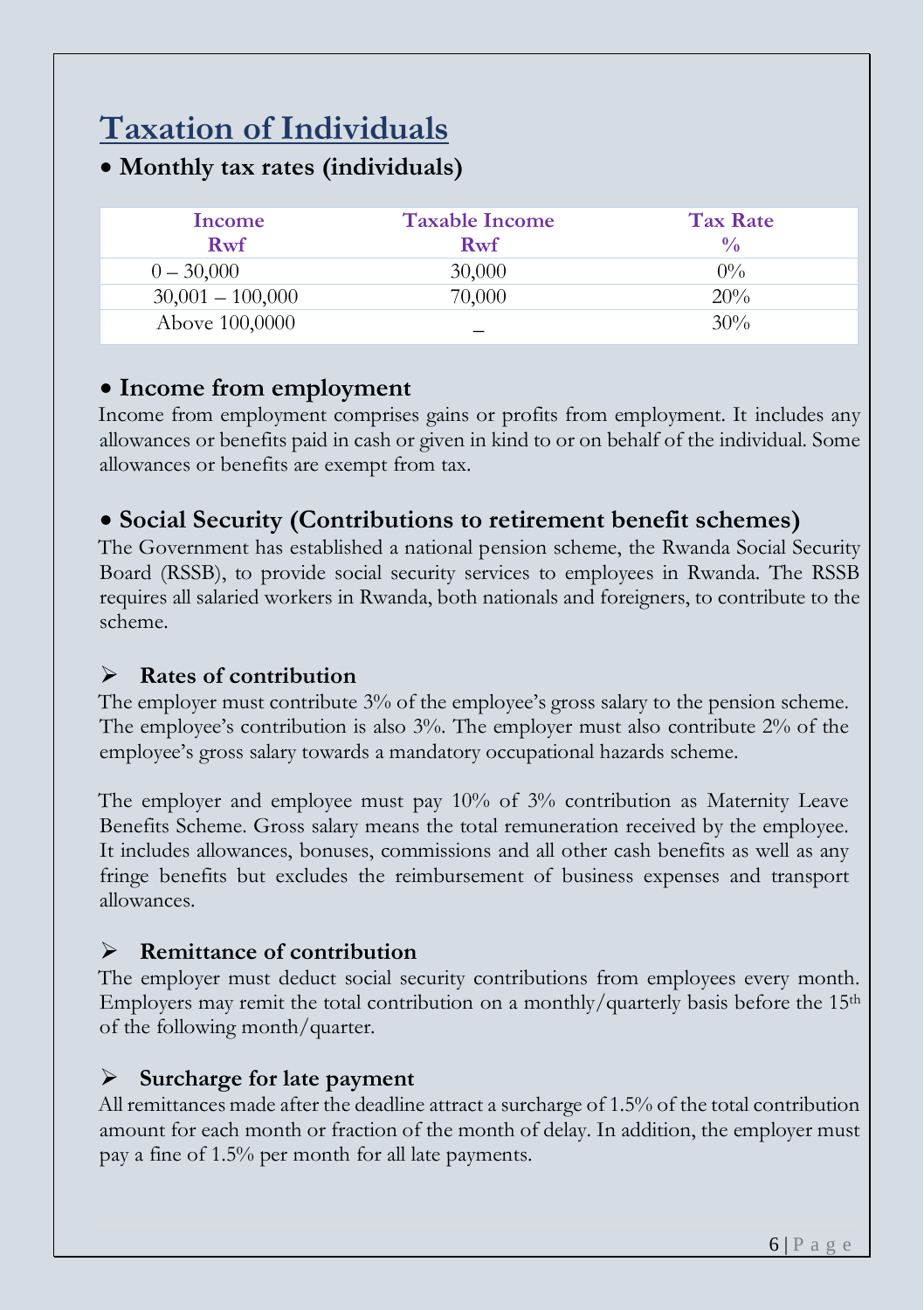### <span id="page-6-0"></span>• **Health Insurance**

Health insurance shall be mandatory. Any person, whether a Rwandan or a foreign national, who is on the Rwandan territory shall be required to have health insurance. Any person entering the Rwandan territory without having any other form of insurance must subscribe to insurance with an insurance regime of his/her choice within a period not exceeding thirty (30) days.

Registering employees for medical scheme with Rwanda Social Security Board (RSSB) is only mandatory for public institutions. Private sector employers may choose to register their employees with RSSB or any other private insurance company for health insurance. Any employer, whether public or private, shall be required to contribute to the payment of his/her employees" health insurance contributions in a recognized insurance scheme satisfying conditions required by law. Each employer shall furnish proof of having subscribed to insurance for his/her employees.

#### <span id="page-6-1"></span>• **Pay-as-you-earn tax (PAYE)**

PAYE should be deducted at source from salaries, wages and taxable benefits earned by employees.

The employer has an obligation to remit PAYE to the Rwanda Revenue Authority by the fifteenth day of the month/quarter following the month/quarter in which the deduction was or should have been made.

## <span id="page-6-2"></span>**Corporate Tax**

#### <span id="page-6-3"></span>• **Rate of tax**

The income tax rates applicable to companies are as follows.

Generally, businesses pay tax at the rate of 30%.

Newly listed companies on capital markets are taxed as follows for a period of five years.

- If the company sells at least 40% of their shares to the public: 20%
- If the company sells at least 30% of their shares to the public: 25%
- If the company sells at least 20 % of their shares to the public: 28%

The following companies pay  $0\%$  tax:

- Venture capital companies registered with the Capital Markets Authority in Rwanda benefits from a corporate income tax rate of 0% for a period of five years from the date the decision has been taken.
- Investment entities that operate in a Free Trade Zone or Foreign companies that have their headquarters in Rwanda
- Companies that carry out micro-financing activities pay 0% for five years.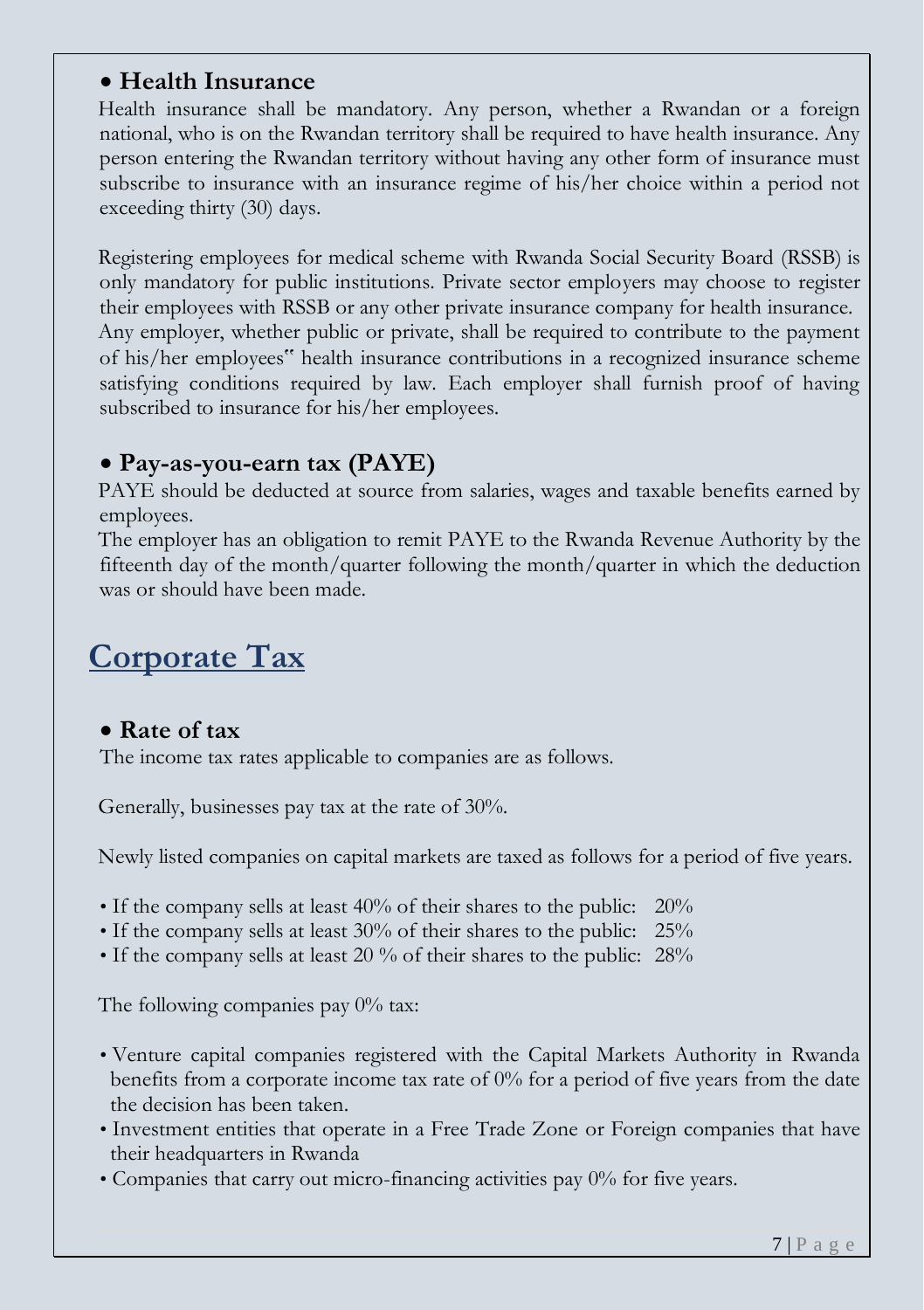Sale, lease, and free transfer of movable and immovable commercial property are taxed at 30%.

#### <span id="page-7-0"></span>• **Tax period (companies)**

The standard tax period is a calendar year, that is, 1 January to 31 December. However, the Finance Minister may allow a taxpayer to apply for any other 12-month period as a tax period.

### <span id="page-7-1"></span>• **Deductions not allowed**

The following expenses are not deductible from taxable income:

- 1. Dividends declared and profits paid-out to their beneficiaries.
- 2. Reserve allowances, savings, and other special-purpose funds, unless otherwise provided for by this Law.
- 3. Fines and similar penalties.
- 4. Donations save for donations given to non-profit making organisations the value of which does not exceed one percent (1%) of the turnover.
- 5. Income tax paid in accordance with this Law or paid abroad on business profit and recoverable Value Added Tax (VAT).
- 6. Personal consumption expenses.
- 7. Entertainment expenses save for expenses on general sporting activities for employees.
- 8. Twenty per cent (20%) of expenses paid on business overheads as in the case of telephone, water, electricity, and fuel who's private and business use cannot be practically separable.
- 9. Management, technical services, and royalty fees paid to a non-resident person exceeding two percent  $(2%)$  of the turnover of the taxpayer.
- 10. Interest arising from loans between related persons either paid or due on a total loan which is greater than four (4) times the amount of equity. This equity should not include provisions or reserves according to the balance sheet, which is drawn up in accordance with the Generally Accepted Accounting Principles. The provisions under item 10° of this do not apply to commercial banks, financial institutions and insurance companies.

## <span id="page-7-2"></span>• **Tax depreciation**

Tax depreciation is granted to persons who own depreciable assets at the end of the tax period and use those assets to produce income

| <b>Type of asset</b>                                                                                                      | <b>Basis for granting</b><br>tax depreciation | Rate        |
|---------------------------------------------------------------------------------------------------------------------------|-----------------------------------------------|-------------|
| Land, fine arts, antiquities, jewellery, and any other<br>assets that are not subject to wear and tear or<br>obsolescence | Not Applicable                                | Nil         |
|                                                                                                                           |                                               |             |
|                                                                                                                           |                                               | $8 P$ a g e |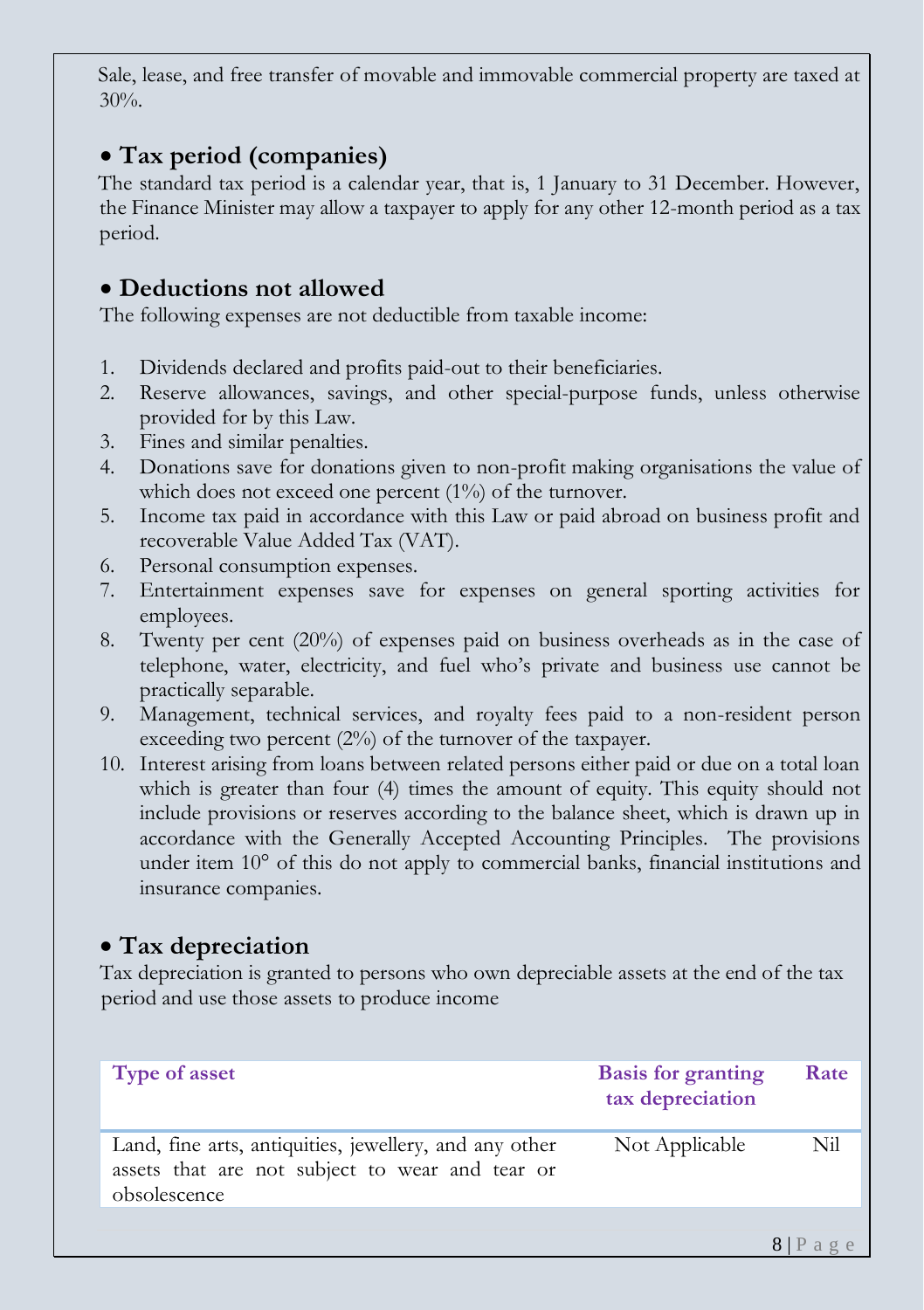| The cost of acquiring, constructing refining,<br>rehabilitating, or reconstructing buildings,<br>equipment and heavy machinery fixed in walls                       | Straight line    | $5\%$  |
|---------------------------------------------------------------------------------------------------------------------------------------------------------------------|------------------|--------|
| The cost of acquiring, developing, improving,<br>rehabilitating, or reconstructing intangible assets,<br>including goodwill that is purchased from a third<br>party | Straight line    | 10%    |
| Computers and accessories, information and<br>communication systems, software products and data<br>equipment                                                        | Reducing balance | 50%    |
| All other assets                                                                                                                                                    | Reducing balance | 25%    |
| Investment allowance                                                                                                                                                | Not Applicable   | $50\%$ |

#### <span id="page-8-0"></span>• **Carryover of tax losses**

Tax losses can be carried forward over the next five tax periods. Earlier losses are deducted before later losses.

If, during a tax period, the direct or indirect ownership of the share capital or the voting rights of an unlisted company change by more than 25% in value or by number, the company may not carry forward losses incurred during the tax period and previous tax periods. However, the Tax Administration may authorise the taxpayer who so applied for, the loss carried forward of more than five (5) tax periods if s/he fulfils requirements determined by an Order of the Minister.

## <span id="page-8-1"></span>• **Capital Gains Tax**

Capital gain tax is charged on the sale or transfer of shares.

The capital gain on sale or transfer of shares is the difference between the acquisition value of shares and their selling or transfer price. The tax rate on capital gain is five percent (5%) applicable on the gain.

The capital gain tax on the sale or transfer of shares shall be withheld by the company within which the transaction occurred.

The company within which the sale or transfer of shares occurred shall declare and pay the capital gain tax to the Tax Administration within fifteen (15) days following the month in which the sale or transfer of shares occurred.

Capital gain from the sale or transfer of shares on the capital market and capital gain from the sale or transfer of units of the collective investment schemes, is exempted from capital gain tax.

## <span id="page-8-2"></span>• **Dividends**

Dividends and similar distributions received from an investment in Rwanda by a resident or non-resident person are subject to final withholding tax at 15%. The withholding tax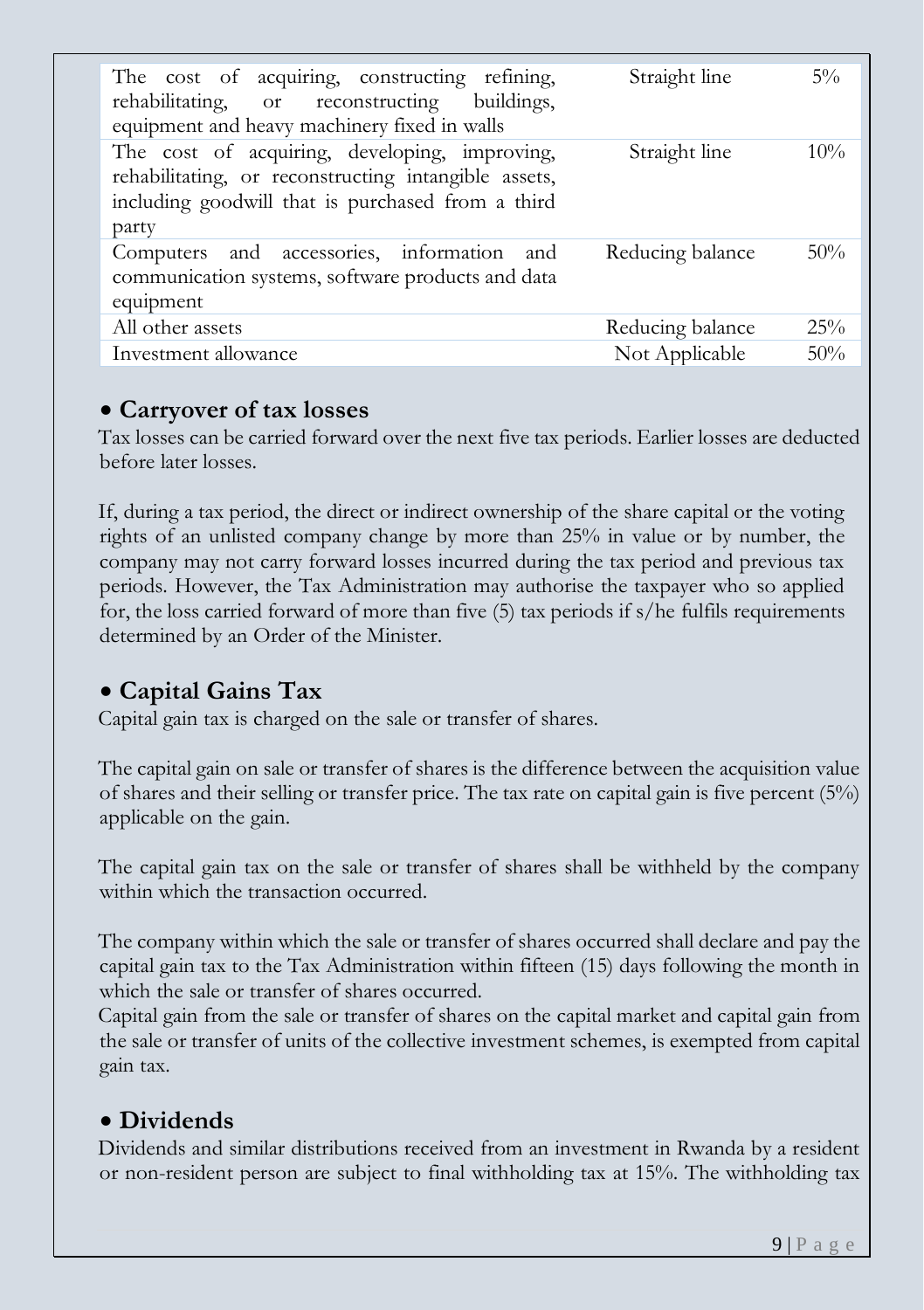on dividends does not apply to a dividend paid by a resident company to another resident company.

## <span id="page-9-0"></span>**Investment information**

#### <span id="page-9-1"></span>• **Investment rules**

Rwanda has a positive attitude towards foreign private investment and aims to protect and attract foreign investment. Generally, foreign and local investors may engage in any type of business activity. Foreign investors are required to first obtain an investment certificate (licence) from the Rwanda Development Board (RDB).

#### <span id="page-9-2"></span>• **Investment incentives**

- 1. Incentives An investment allowance of 50% for the first year for new or used assets if the investor, invest in business assets worth at least fifty thousand US dollars (USD 50,000) each and operate in at least one of the priority sectors provided by the Rwandan Government.
- 2. If the business profit results in a loss in a tax period, the loss may be deducted from the business profit in the next five (5) tax periods, earlier losses being deducted before later losses.
- 3. A registered investor investing in products used in Export Processing Zones are exempted from customs taxes and duties
- 4. A Preferential Corporate Income tax rate of Zero per cent (0%) is provided for an international company with its headquarters or regional office in Rwanda if it fulfils provided legal requirements.
- 5. A Preferential corporate income tax rate of fifteen percent (15%) is provided to investors who fulfil all legal requirements
- 6. Corporate Income Tax holiday of up to seven (7) years is entitled to an investor who fulfils the requirements in Government priority sectors.
- 7. Companies that carry out micro finance activities approved by competent authorities pay corporate income tax at the rate of 0% for a period of 5 years from the time of the approval of the activity.
- 8. Duty exemption on raw materials, plant and machinery and other inputs.
- 9. Stamp duty exemption.
- 10. Value added Tax (VAT) is refunded within 15 days
- 11. Immigration Incentives for registered Investors to recruit 3 foreign employees
- 12. Duty drawback to apply on input of goods from domestic tariff area; or
- 13. No export taxes.

#### <span id="page-9-3"></span>• **Exchange controls**

Exchange control is administered by the Bank of Rwanda and is governed by Exchange Control. Both the current account and capital account have been liberalised. All residents and non-residents are free to bring in and take out capital with minimal restriction. After fulfilling all tax obligations in Rwanda, an investor can repatriate the following:

1. Capital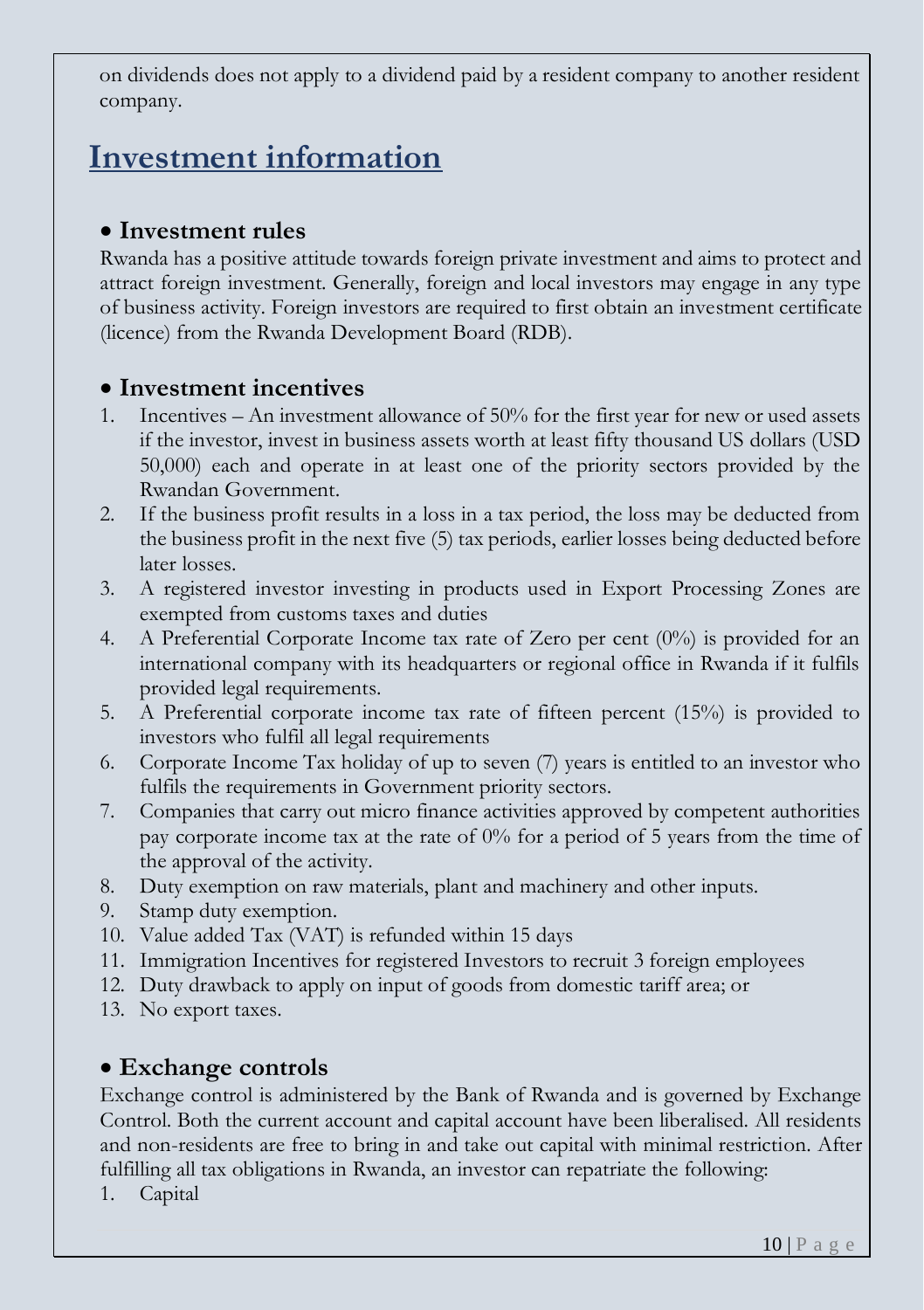- 2. Profits derived from business activities
- 3. Debt and interest on foreign loans
- 4. Proceeds from the liquidation of investment
- 5. Any other assets of an investor

## <span id="page-10-0"></span>**International Transactions**

### <span id="page-10-1"></span>• **Double Taxation**

Rwanda has DTTs with Mauritius, Belgium, Singapore, EAC, South Africa, Jersey, Barbados, Morocco, UAE, Turkey. These treaties aim to eliminate the double taxation of income or gains arising from one territory and paid to residents of another territory. They provide for lower withholding rates on payments of dividends, interest, management and professional fees, and royalties between the two territories. The application of the DTT rates is subject to the recipient of the payments meeting certain conditions.

| <b>COUNTRY</b>   | <b>DIVIDENDS</b> | <b>INTERESTS</b> | <b>ROYALTIES</b> | <b>MANAGEMENT &amp;</b><br><b>PROFESSIONAL FEES</b> |
|------------------|------------------|------------------|------------------|-----------------------------------------------------|
| South Africa     | 10% or 20%       | 10%              | 10%              | 10%                                                 |
| <b>Belgium</b>   | 15%              | 10%              | 10%              | 10%                                                 |
| <b>Mauritius</b> | 10%              | 10%              | 10%              | 12%                                                 |
| <b>EAC</b>       | 5%               | 10%              | 10%              | 10%                                                 |
| Singapore        | 7.50%            | 10%              | 10%              | 10%                                                 |
| <b>Barbados</b>  | 7.50%            | 10%              | 10%              | 15%                                                 |
| Jersey           | 10%              | 10%              | 10%              | 12%                                                 |
| Morocco          | 8%               | 10%              | 10%              | 10%                                                 |
| Turkey           | 10%              | 10%              | 10%              | 10%                                                 |
| <b>UAE</b>       | 7.50%            | 10%              | 10%              | 10%                                                 |

### **Double Tax Treaties (DTT)**

**Note: EAC, Turkey and UAE treaties are not yet in force and more proposals for treaty negotiations is in pipeline. EAC customs union, harmonization of tariff's in the countries of the sub-region**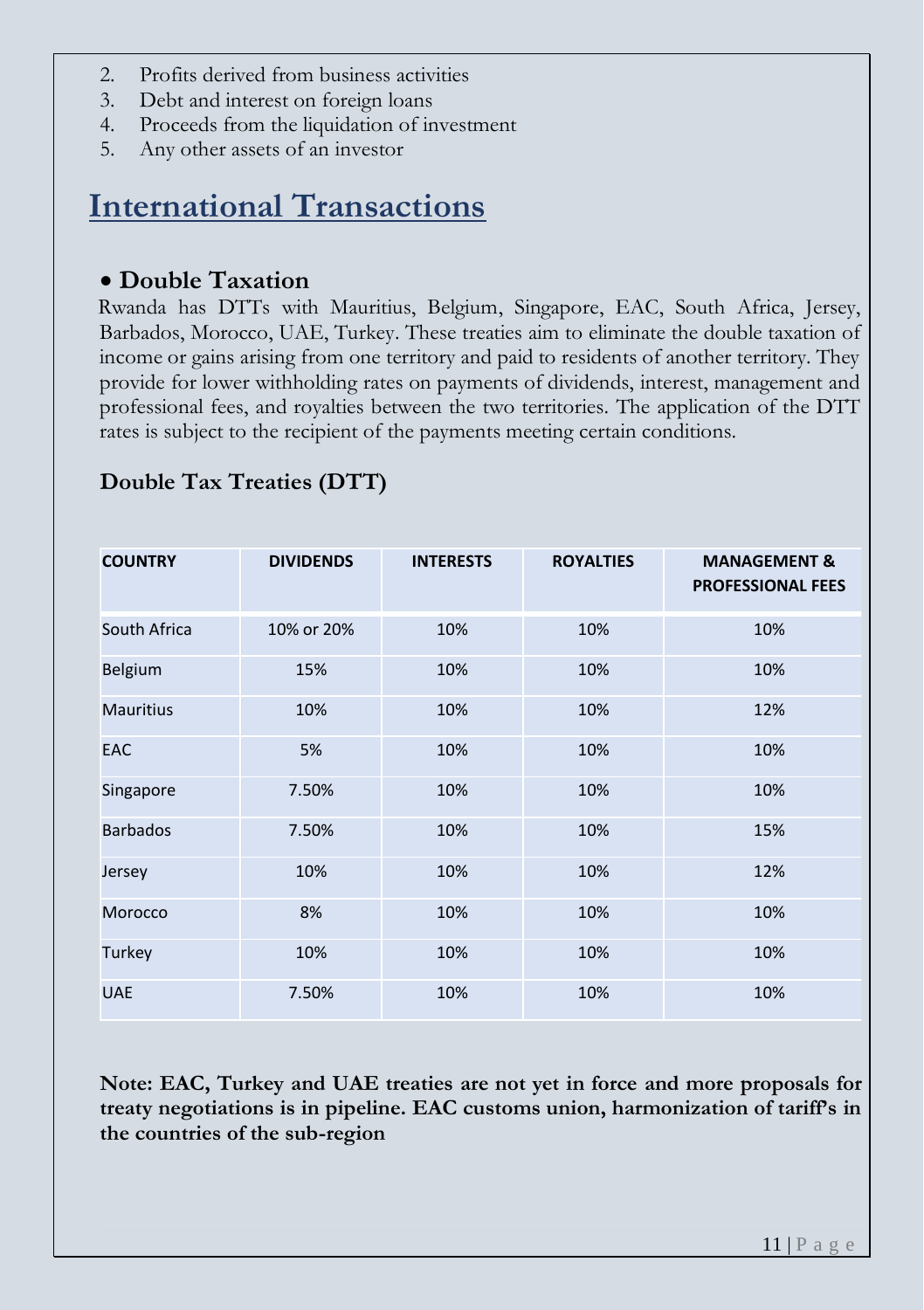#### ➢ **Procedure for granting benefits under agreements for avoidance of double taxation and prevention of tax evasion**

The benefits provided by the agreements for avoidance of double taxation and prevention of tax evasion are granted after validation of the residence certificate for tax purposes in the manner determined by the Tax administration.

The Tax administration establishes guidelines for procedure, mutual agreement, and assistance in collection of taxes provided for in the agreements for avoidance of double taxation and prevention of tax evasion.

# <span id="page-11-0"></span>**Anti-Avoidance Schemes**

## <span id="page-11-1"></span>• **Transfer pricing**

Related persons involved in controlled transactions must have documents justifying that their prices are applied according to arm's length principle. Failure to do so, the Tax Administration adjusts transactions prices in accordance with general rules on transfer pricing, issued by an Order of the Minister.

## ➢ **TP Guidelines**

At present, the transfer pricing guidelines are drafted pending to be gazetted. The Scope of application: Controlled transactions between related parties. The persons involved who may be located in Rwanda or abroad. The persons involved must be subject to tax in Rwanda. Domestic TP is also covered.

## ➢ **Who has the obligation?**

Related parties engaged in controlled transaction (s) What are the required documents? All documents highlighted in the tax procedure law; Policy document with sufficient information to: prove pricing is consistent with arm's length principle. Explain the basis for selecting a given method. Factors considered for adjustments made Details about the transaction Organizational structure will always be submitted whenever updated. Documents should be available prior to due date of filing income tax returns.

## ➢ **TP Status in Rwanda**

Rwanda become a member of the global forum to enhance access to information.

Peer review expected soon this year. Risk assessment started and Audit plans are underway.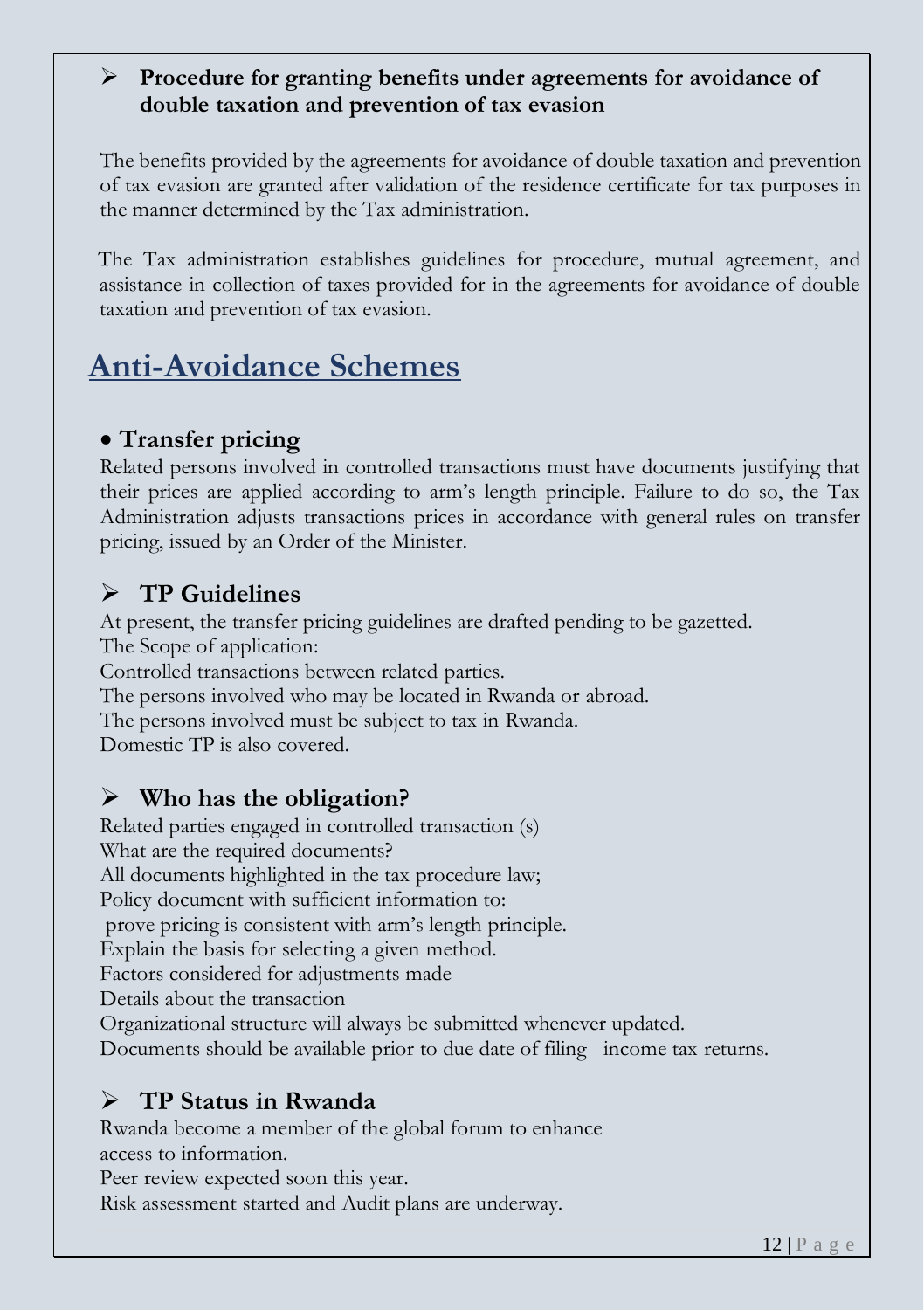No advance pricing agreements provision yet.

## <span id="page-12-0"></span>• **Thin capitalization**

The interest paid on loans and advances from related entities is not tax deductible when the total amount of loans or advances is more than four times the amount of equity during the tax period. For the purposes of this determination, equity excludes provisions and reserves. This provision does not apply to commercial banks and insurance companies.

# <span id="page-12-1"></span>**Withholding Tax**

A resident individual or resident entity must deduct withholding tax of 15% when making the following payments:

| <b>Type</b>                                                                                                      | Rate  |
|------------------------------------------------------------------------------------------------------------------|-------|
| Interest – unlisted securities                                                                                   | 15%   |
| Interest – listed securities and listed bonds with maturity<br>of three years and above                          | $5\%$ |
| Dividend                                                                                                         | 15%   |
| Dividend – listed securities                                                                                     | $5\%$ |
| Royalty income                                                                                                   | 15%   |
| Service fees, including management and technical services<br>fees, with the exclusion of international transport | 15%   |
| Performance payments made to an artist, a musician, or a<br>sportsperson                                         | 15%   |
| Lottery and other gambling proceeds                                                                              | 15%   |
| Good supplied by companies or physical persons not<br>registered as taxpayers in Rwanda                          | 15%   |
| Goods imported for commercial use                                                                                | $5\%$ |
| Payments by public institutions to winners of public<br>tenders                                                  | $3\%$ |
| Directors sitting fees                                                                                           | 30%   |

The withholding tax deducted should be paid to the RRA within 15 days of the month of the deduction. Confirmation of this payment should be provided to the recipient of the income.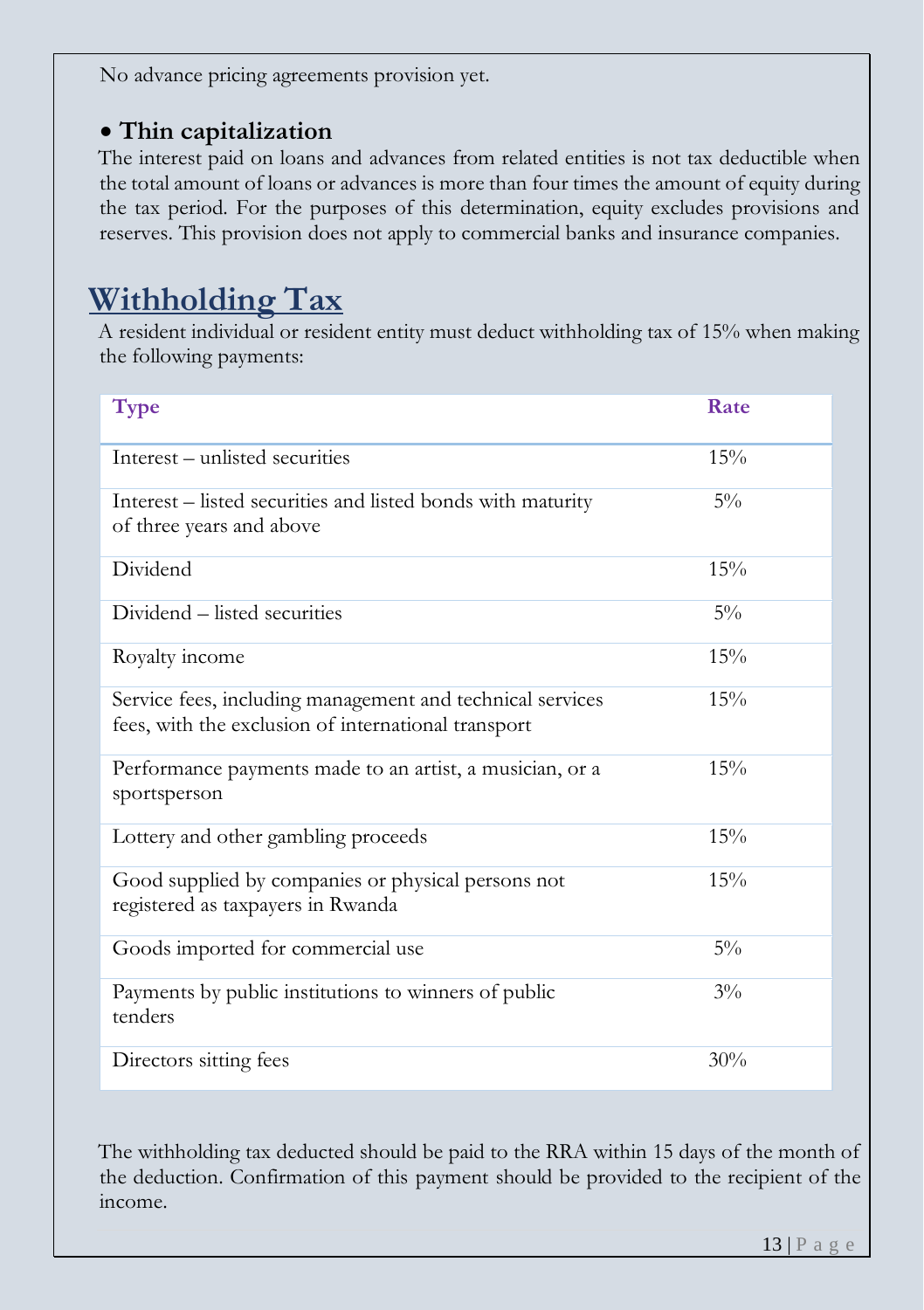However, money which is recorded in the books of account as a liability of a taxpayer to creditors and which reduces the taxable income is deemed a payment if it has exceeded six (6) months following the tax period.

### <span id="page-13-0"></span>• **Withholding tax on public tenders**

A withholding tax on public tenders of three percent (3%) of the sum of invoice, excluding the Value Added Tax (VAT), is retained when public tenders are paid.

However, a tax of fifteen percent (15%) shall be withheld on public tenders if the recipient is not registered with the Tax Administration or he/she is registered but does not have his/her previous income tax declaration.

A withholding tax on payment made to a person registered with the Tax Administration shall be deducted from income tax during the income tax declaration and its payment.

## <span id="page-13-1"></span>• **Persons exempted from withholding taxes**

The following taxpayers are exempted from withholding

Those whose business profit is exempted from taxation.

Those who have tax clearance certificate issued by the tax administration.

The Tax Administration may revoke a tax clearance certificate at any time if the conditions required by the tax administration are not fulfilled.

# <span id="page-13-2"></span>**Value Added Tax**

## <span id="page-13-3"></span>• **Scope of VAT**

Other than exempt goods and services, value-added tax (VAT) is charged on the following:

- ❖ Every taxable supply in Rwanda; and
- ❖ Every taxable import of goods or services.

A person must register for VAT if they carry out a business in Rwanda that deals in taxable supplies and has or is likely to have a turnover of more than Rwf20 million in any tax year or Rwf5 million in a calendar quarter.

The tax is paid by:

- $\cdot$  The taxable person making the supply, in the case of taxable supply.
- ❖ The importer, in the case of imported goods; or
- ❖ The receiver of the service, in the case of imported services.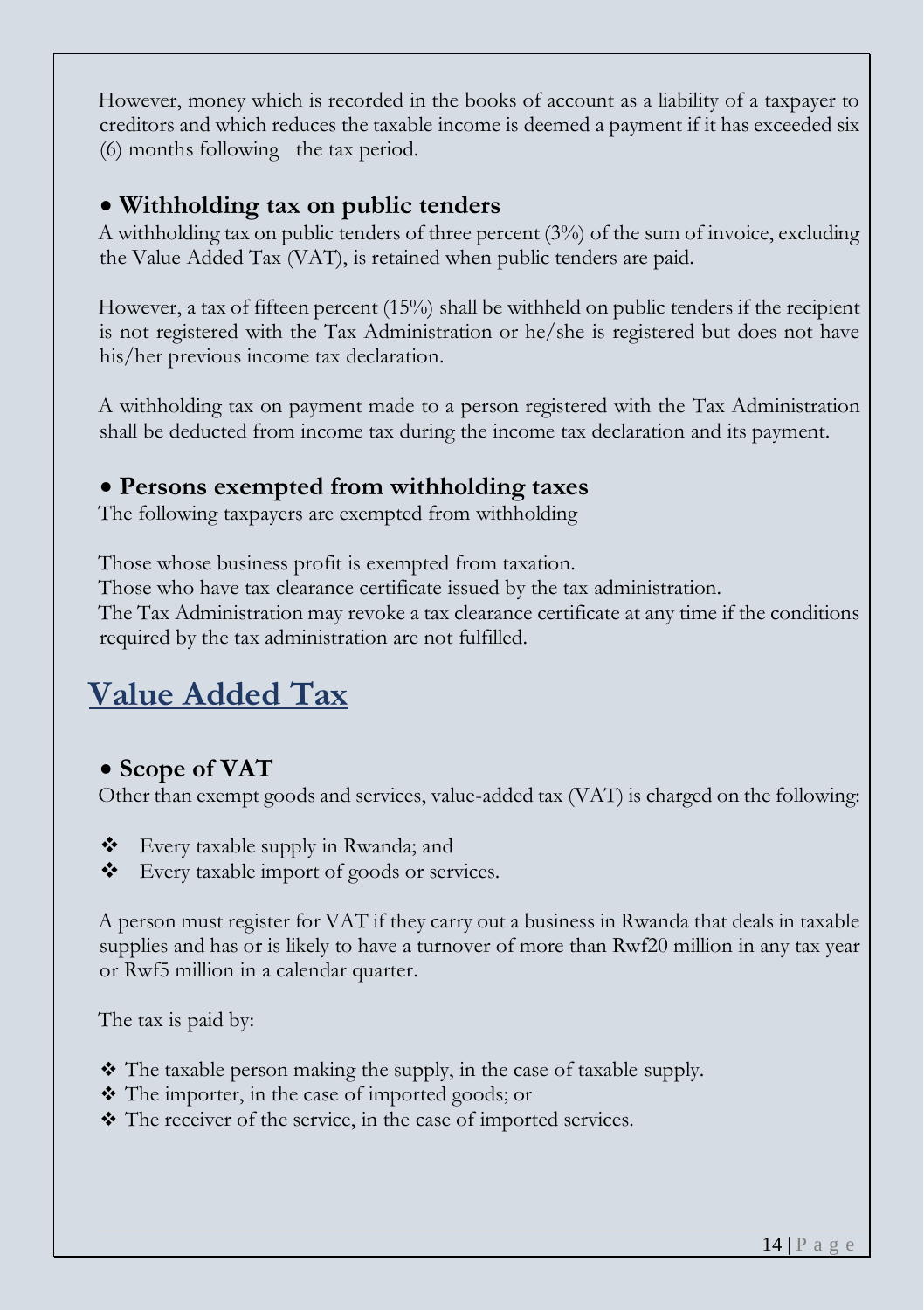If a supplier is deemed to have a place of supply in Rwanda and makes supplies in the course of their business in Rwanda, then they are liable to register and account for VAT in Rwanda.

#### <span id="page-14-0"></span>• **VAT rates**

Once it is established that a supplier falls within the scope of VAT in Rwanda, it is necessary to determine whether the supplier makes taxable or non-taxable (exempt) supplies. Taxable supplies are supplies which are subject to VAT at a rate of 0% (zerorated) or 18% (standard rated).

The VAT Act specifies those supplies that are classified as exempt or zero-rated supplies. Exempt supplies are not subject to output VAT.

In the case of zero-rated supplies, VAT is chargeable, but at 0%. Suppliers who provide services or goods which are zero rated are entitled to recover the input VAT they have incurred. For exempt supplies, input VAT recovery is restricted.

Any supplies which are not specifically included in the exempt and zero-rated schedules under the VAT Act will be subject to VAT at the standard rate of 18%.

VAT is also payable on the importation of goods and services into Rwanda. VAT paid on the importation of goods is treated in the same way as input VAT on local supplies, that is, it can be recovered unless there are restrictions. On the other hand, a VAT reverse charge payable on the importation of services cannot be automatically reclaimed.

## <span id="page-14-1"></span>• **VAT on foreign services**

A local recipient of services from a foreign supplier will be required to account for a VAT reverse charge at 18% of the value of the services procured. The VAT Act further provides that the recipient may not reclaim the corresponding input VAT unless the services so procured are not available in the local market. Services are considered not to be available in Rwanda if there is no person in the local market that can deliver identical or similar services. This means that when the service is deemed not to be available, the cost of any services procured from outside Rwanda will increase by 18% since the VAT reverse charge is not recoverable.

The RRA may deem services to be available in Rwanda even when the actual services procured are of a different specification or standard to those available locally. However, consumers of imported transport services are allowed a deduction of VAT reverse charge even if the services are available in Rwanda.

#### <span id="page-14-2"></span>• **Compliance obligations**

When suppliers make a taxable supply, or procure services from abroad for the purposes of their business, they must charge VAT (output VAT for supplies or VAT reverse charge for imported services) at the appropriate rate (0% to 18%) and account for it to the RRA.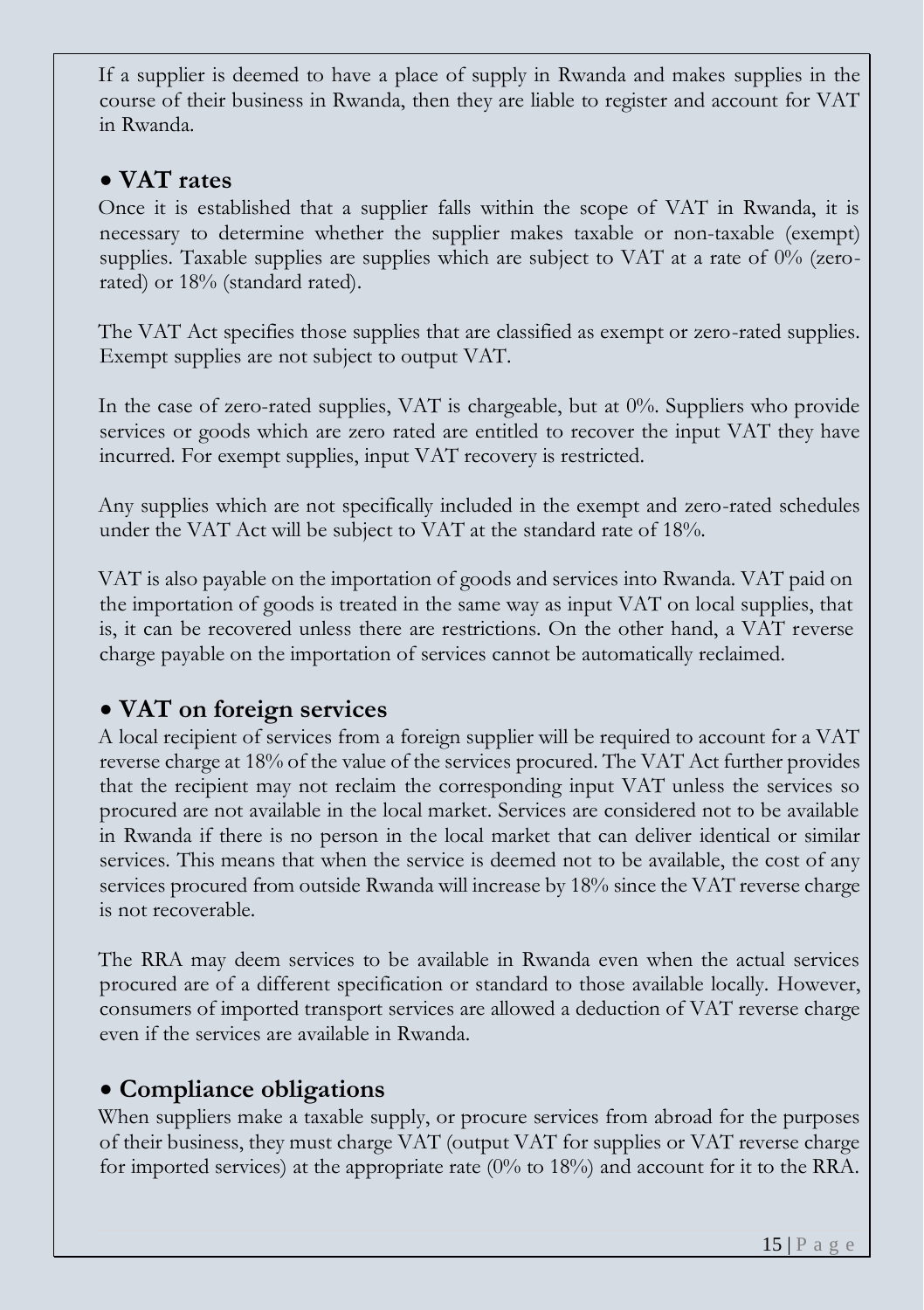A supplier who is registered for VAT and incurs input VAT on business purchases may, subject to specific statutory exclusions, reclaim the input VAT by offsetting it against the output VAT liability.

The net liability to VAT, including the VAT reverse charge, must be accounted for to the RRA in the prescribed VAT declaration, and relevant, supporting schedules must be included. The VAT return must be filed with the RRA and any payment due made to the RRA within 15 days of the end of the month for which the VAT is accounted for.

VAT taxpayers with an annual turnover of Rwf200 million or below may choose to make declarations or payments quarterly or monthly.

Failure to register as a taxable supplier, to submit the VAT return on time, to pay VAT due on time, or the submission of an incorrect return, will render the taxpayer liable for interest and penalties.

## <span id="page-15-0"></span>• **VAT refund**

If a person registered for VAT is in a position to claim a VAT refund because of input tax exceeding output tax, the Commissioner General may order the claim to be verified, and the taxpayer and RRA must respond within three months of the date the claim was lodged. All outstanding tax declarations should be filed.

If a person registered for VAT is in a position to claim a VAT refund because of input tax exceeding output tax, the Commissioner General may order the claim to be verified. In the event of an audit, the RRA must respond within three months from the date the claim was lodged. All taxpayer's outstanding tax declarations should have been filed.

## <span id="page-15-1"></span>• **Withholding VAT (Reverse VAT)**

As set out in the international agreements, foreign diplomatic missions, foreign governments and international government organisations are eligible for VAT refunds on goods and services.

Government and public institutions must withhold VAT on taxable supplies when making payment to suppliers. The VAT withheld is remitted to RRA by the fifteenth day of the following month. The supplier must account for output VAT and show the VAT declared as a credit, thus resulting in a nil effect.

## <span id="page-15-2"></span>• **Electronic billing machines (EBMs)**

Persons registered for VAT must use a certified electronic billing machine which generates invoices or receipts indicating the tax charged. The procedures for installing EBMs are set out in the law.

Any person required to use Electronic Billing machine who sells goods or services without issuing an electronic billing machine is liable to an administrative fine of ten times the value of the evaded Value added tax.

Incise a person repeat the fault he/she is liable to an administrative fine of Twenty times the value of the evaded Value Added tax.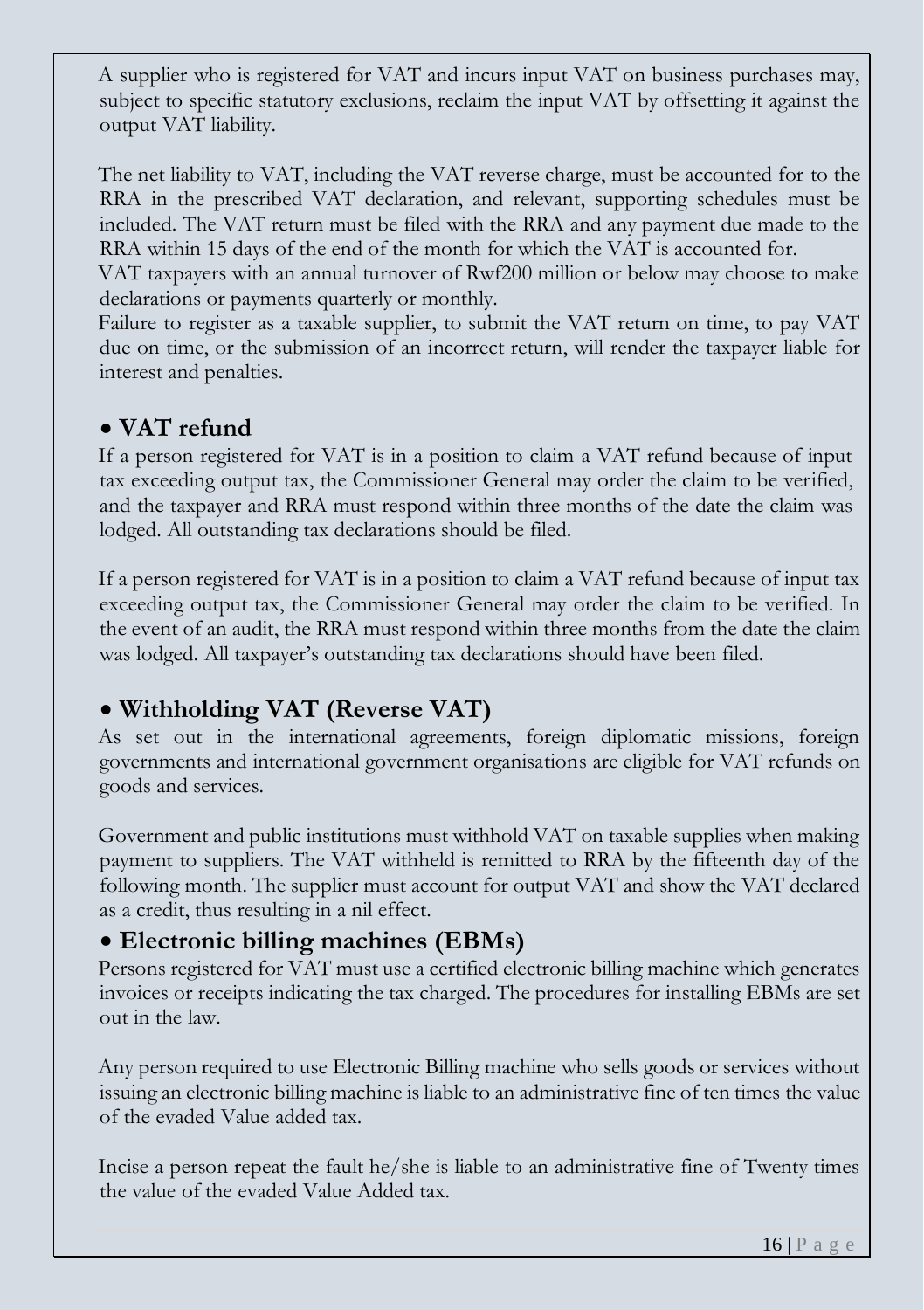## <span id="page-16-0"></span>• **Requirements of a valid tax invoice**

All suppliers registered for VAT must raise a tax invoice which includes the following:

- 1. The word 'tax invoice', in a prominent place
- 2. The name of the supplier
- 3. The address of the supplier
- 4. The VAT registration number of the supplier
- 5. The serial number of the invoice
- 6. The date the invoice was issued
- 7. The quantity or volume of the goods or services supplied
- 8. A description of the goods of services supplied
- 9. The selling price, excluding VAT
- 10.The total amount of VAT charged
- 11.The selling price, including VAT.
- 12.Attached to EBM receipt.
- 13.Invoices that do not include this information may be admissible if they contain:
- 14.The selling price including VAT; or
- 15.A statement that the price includes VAT, with the rate of VAT provided.
- 16.Simplified tax invoice –EBM receipt.

## <span id="page-16-1"></span>• **Exemption for VAT**

The following goods and services shall be exempted from value added tax:

1. services of supplying clean water and ensuring environment treatment for non- profitmaking purposes except for sewage pump- out services.

- 2. goods and services for health-related purposes:
	- a) health and medical services.
	- b) equipment designed for persons with disabilities.
	- c) goods and drugs appearing on the list made by the Minister in charge of health and approved by the Minister in charge of taxes.
- 3. educational materials, services and equipment appearing on the list made by the Minister in charge of education and approved by the Minister in charge of taxes.
- 4. books, newspapers, and journals.
- 5. transportation services by licensed persons:

a) transportation of persons by road in vehicles which have a seating capacity of fourteen (14) persons or more.

- b) transportation of persons by air.
- c) transportation of persons or goods by boat.
- d) transportation of goods by road.
- 6. lending, lease, and sale:
	- a) sale or lease of land.
	- b) sale of a whole or part of a building for residential use.

c) renting or grant of the right to occupy a house used as a place of residence of one person and his/her family if the period of accommodation for a continuous term exceeds ninety (90) days.

d) lease of a movable property made by licensed financial institution.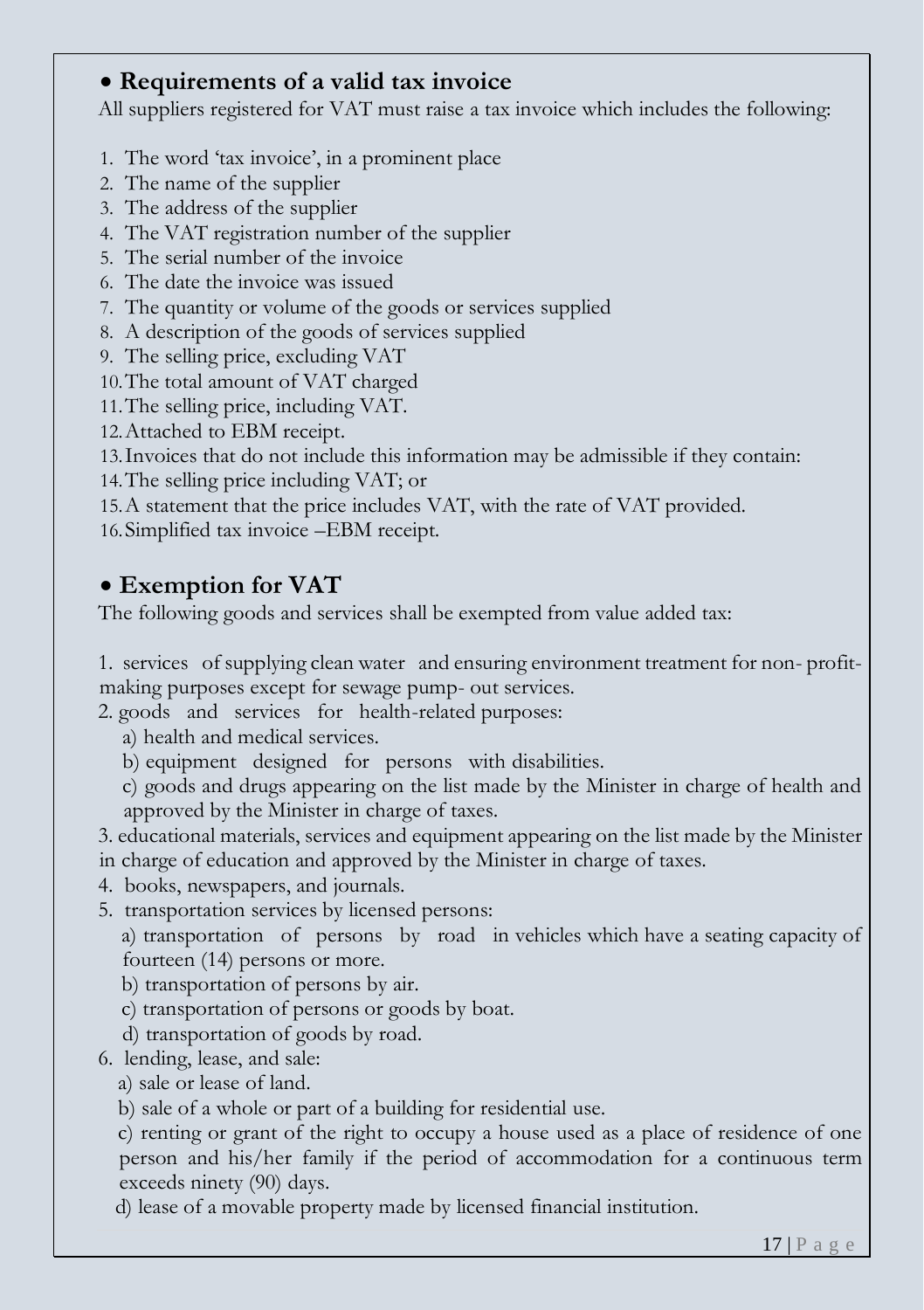- 7. financial and insurance services:
	- a) premiums charged on life and medical insurance services.
	- b) bank charges on current account operations.
	- c) exchange operations carried out by licensed financial institutions.
	- d) interest chargeable on credit and deposits.
	- e) operations of the National Bank of Rwanda.
	- f) fees charged on vouchers and bank instruments.
	- g) capital market transactions for listed securities.
	- h) transfer of shares.
- 8. precious metals: sale of gold in bullion form to the National Bank of Rwanda.

9. any goods or services in connection with burial or cremation of a body provided by an Order of the Minister in charge of finance.

10. energy supply equipment appearing on the list made by the Minister in charge of energy and approved by the Minister in charge of taxes.

11. trade union subscriptions.

12. leasing of exempted goods.

13. all agricultural and livestock products, except processed ones. However, milk processed, excluding powder milk and milk- derived products, is exempted from this tax. 14. agricultural inputs and other agricultural and livestock materials and equipment appearing on the list made by the Minister in charge of agriculture and livestock and approved by the Minister in charge of taxes.

15. gaming activities taxable under the Law establishing tax on gaming activities.

16. personal effects of Rwandan diplomats returning from foreign postings, Rwandan refugees and returnees entitled to tax relief under customs laws. The period of twelve (12) months required for tax relief for vehicles provided under customs laws shall not apply to Rwandan diplomats returning from foreign postings.

17. goods and services meant for Special Economic Zones imported by a zone user holding this legal status.

18. mobile telephones and SIM cards.

19. information, communication and technology equipment appearing on the list made by the Minister in charge of information and communication technology and approved by the Minister in charge of taxes.

## <span id="page-17-0"></span>**Tax rulings (Public/Private)**

Subject to the provisions of other laws, on request or by his or her own initiative, the Commissioner General issues an advance tax ruling. In case this ruling is for the public, it is published through a nationwide media. It is possible for a taxpayer to request for a private ruling in case there is any doubt of interpretation of the law.

# <span id="page-17-1"></span>**Interest on Late Payment and Penalties**

#### <span id="page-17-2"></span>• **Interest for late payment**

If the taxpayer fails to pay tax within the period provided for by this Law, he or she must pay late payment interest on the amount of principal tax. The interest rate is fixed at onepoint five percent (1.5%). Interests for late payment are calculated monthly, non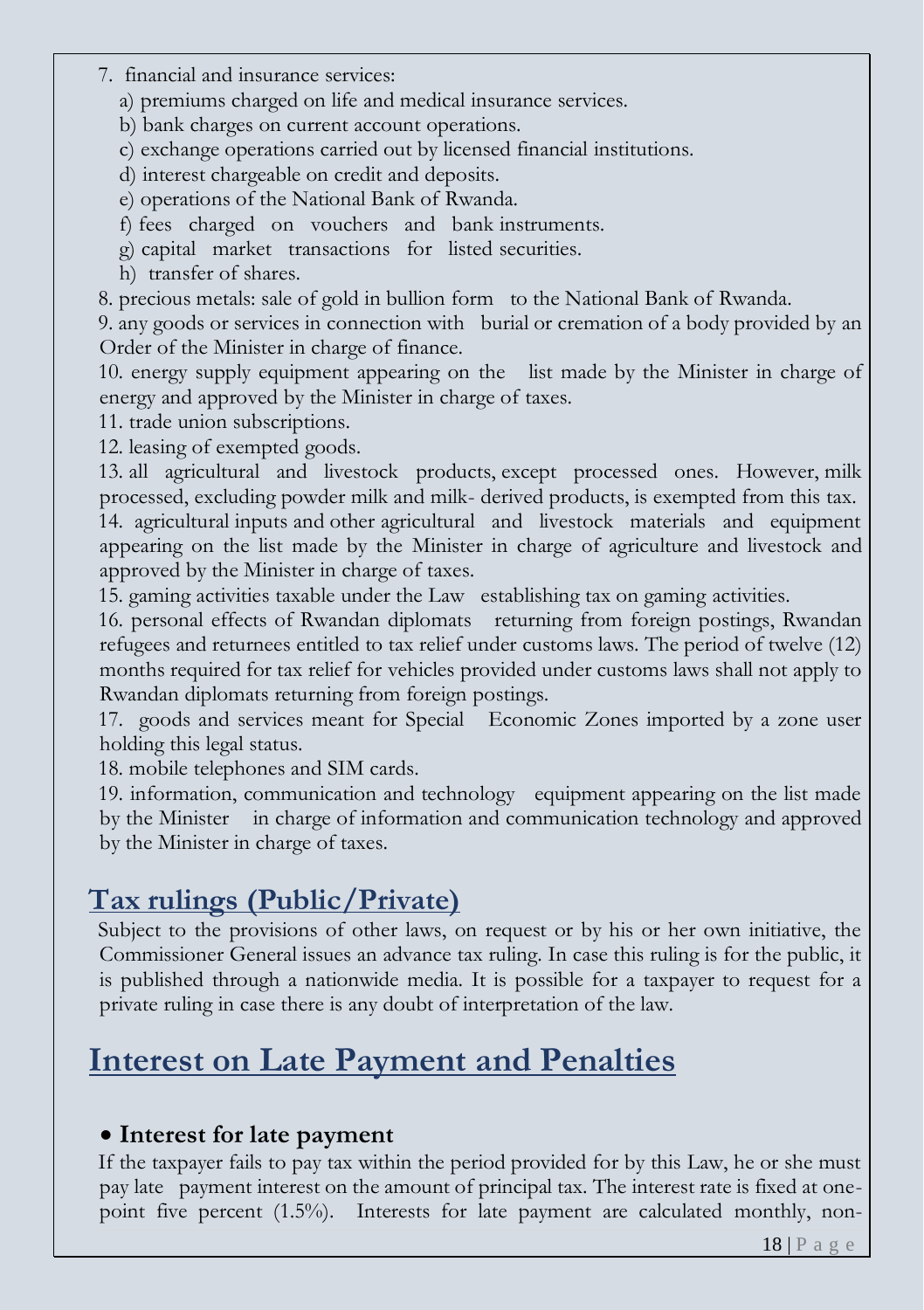compounding, counting from the first day after the tax should have been paid until the day of payment inclusive. Every month that begins is considered as a complete month.

Interests for late payment accrue shall not exceed one hundred percent of the amount of tax. Interests for late payment are always payable, even when the taxpayer has lodged an administrative or judicial appeal against the assessment. Interests for late payment do not apply on a taxpayer who discloses himself or herself"

## <span id="page-18-0"></span>• **Administrative fine-Wrongful acts punished with fixed administrative fine**

A taxpayer or any other person is subject to an administrative fine if he or she does one of the following:

1. Not to submit a tax declaration on time.

- 2. Not to submit a withholding tax declaration on time.
- 3. Not to withhold tax.
- 4. Not to provide proofs required by the tax administration.
- 5. Not to cooperate with a tax audit.

6. Not to communicate on time powers or appointment entrusted.

- 7. Not to comply with the obligation to register.
- 8. Not to comply with certain provisions of the law (articles 13, 14, 15 and 16).

9. Not to keep books and records of controlled transactions.

10. to obstruct or attempt to obstruct the activities or duties of the Tax administration. 11. not to comply with any requirements provided for in specific laws governing

Except for cases of failure referred to in Items 9 and 10, administrative fine related to violations of provisions as follows:

1. One hundred thousand Rwandan francs for a natural person not engaged in any commercial activity or a taxpayer whose annual turnover is equal to or less than twenty million Rwandan francs.

2. Three hundred thousand Rwandan francs if the taxpayer is a public institution or a nonprofit making organization and if the taxpayer's annual turnover exceeds twenty million Rwandan francs.

3. Five hundred thousand Rwandan francs if the taxpayer was informed by the Tax administration that he or she is in the category of large taxpayers.

4. Five hundred thousand Rwandan francs if taxpayer fails to submit his or her certified annual tax declarations and financial statements as required by law; the fine is paid every month until he or she submits them.

If the taxpayer commits the same fault twice in five years, the basic fine is doubled. In case the same violation is committed again within those five years, the fine is four times the basic administrative fine.

In case of failure to keep books and records of controlled transactions as provided in the Law, the applicable administrative fine referred to in this Article is doubled.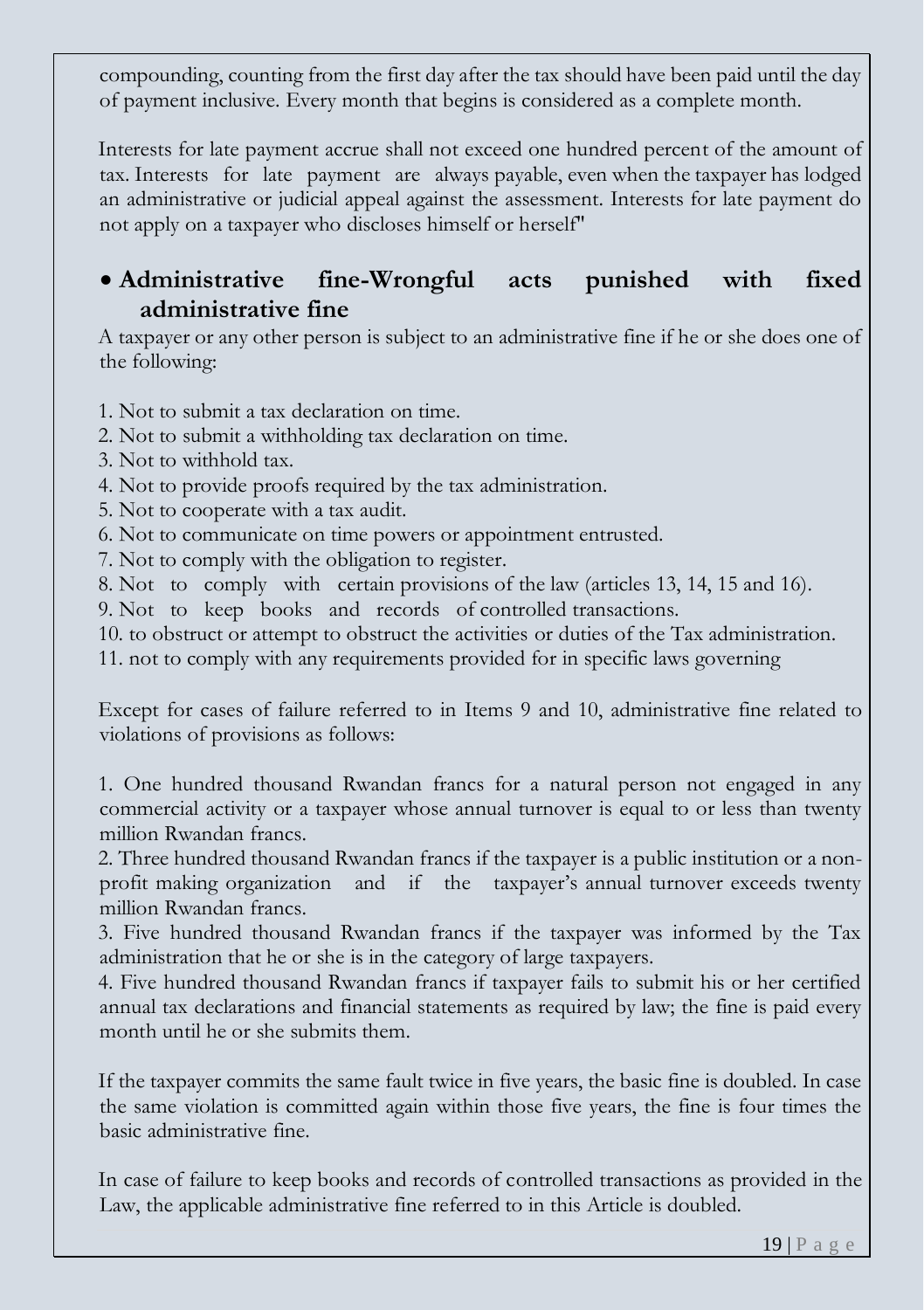## <span id="page-19-0"></span>• **Non-fixed administrative fine**

#### ➢ **Administrative fine for non- declaration and non-payment of tax on time**

If a taxpayer has neither declared nor paid tax in the required time limits provided by law, he or she pays the tax he or she did not declare and pay and is liable to an administrative fine as follows:

1. Twenty percent of due tax, when the taxpayer exceeds the time limit for declaration and payment for a period not exceeding thirty days.

2. Forty percent of tax the taxpayer should have declared and paid, if he or she pays within a period ranging from thirty-one to sixty days from the time limit for the payment.

3. Sixty percent of due tax, if the taxpayer exceeds the time limit for declaration and payment by more than sixty days.

The taxpayer who has declared due tax in the required time limits provided by law but did not pay that tax in such time limits, pays the principal tax and an administrative fine as follows:

1. Ten percent of due principal tax, when the taxpayer exceeds the time limit for payment for a period not exceeding thirty days from the fixed date of payment.

2. Twenty percent of the principal tax due, when the taxpayer exceeds the time limit for the payment of a period ranging from thirty-one to sixty days from the fixed date of payment.

3. Thirty percent of due principal tax, when the taxpayer exceeds the time limit for payment by more than sixty days from the fixed date of payment.

#### ➢ **Administrative fine for understatement of tax levied after audit or investigation**

If an audit or investigation shows that there is the understatement of the amount on a tax declaration is at least ten percent but doesn't exceed twenty percent of the tax liability, the taxpayer must pay the non- paid tax and also be subject to an administrative fine of ten percent of the amount of the understatement.

The administrative fine referred to in Paragraph one of this Article doubles if the understatement rate exceeds twenty percent of the principal tax liability the taxpayer ought to have paid. However, if a taxpayer voluntarily declares and pays the due tax after required time limits but before he or she is notified of imminent audit, is liable to an administrative fine as follows.

1. Twenty percent of due tax, when the taxpayer exceeds the time limit for declaration and payment for a period not exceeding thirty days.

2. Thirty percent of tax the taxpayer should have declared and paid, if he or she pays within a period ranging from thirty-one to sixty days from the time limit for the payment.

3. Forty percent of due tax, if the taxpayer exceeds the time limit for declaration and payment by more than sixty days.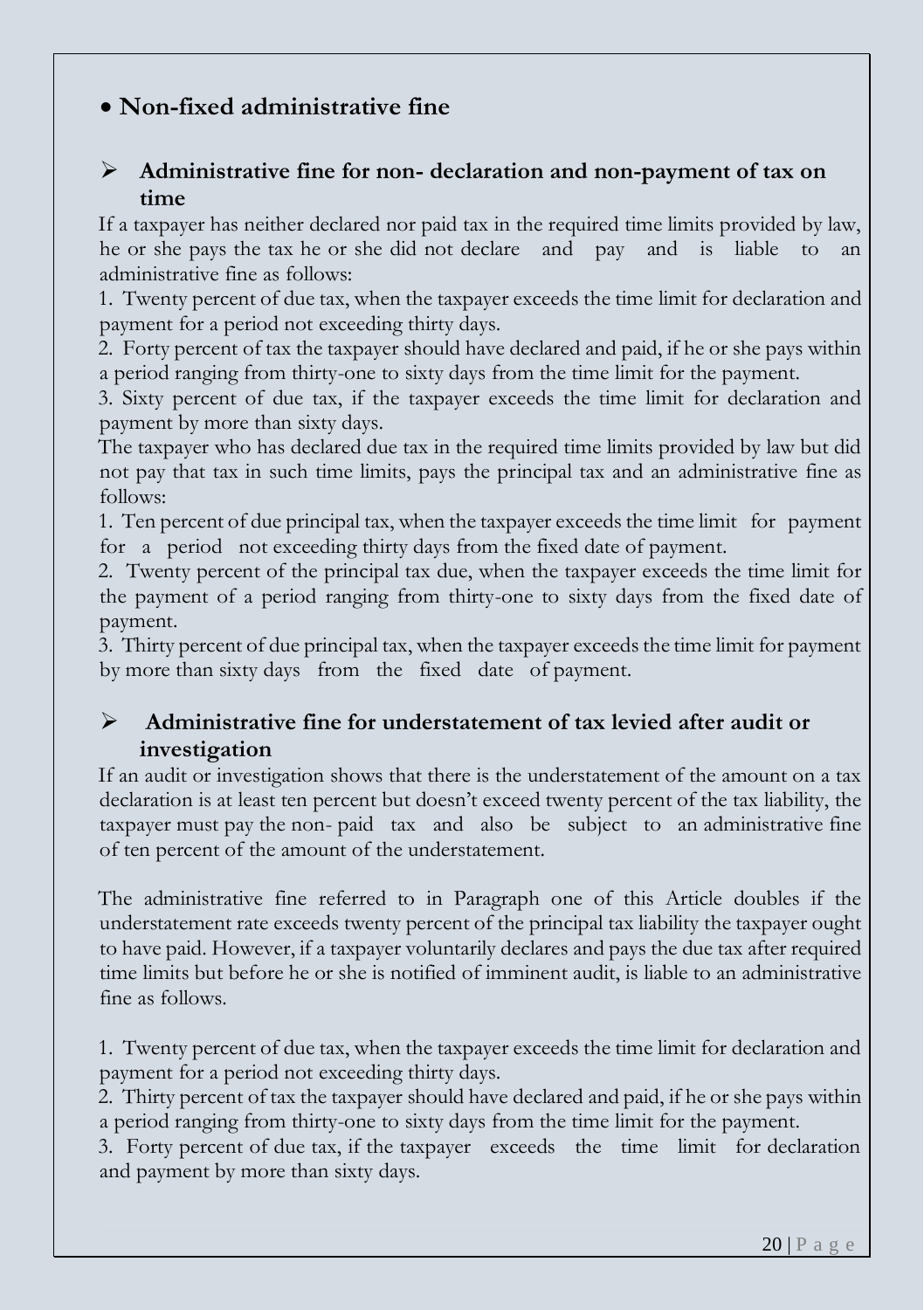However, a taxpayer who rectifies his or her tax declaration and pays relevant tax before he or she is notified of imminent audit of his or her tax is not subject to the administrative fine referred to in this Article.

#### ➢ **Administrative fine for non- declaration and non-payment of the tax levied after audit or investigation**

If an audit or investigation shows that a taxpayer has neither declared nor paid tax in the required time, the taxpayer is liable to an administrative fine equivalent to sixty percent of due principal tax.

#### ➢ **Failure to comply with modalities and conditions for the use of electronic invoicing system**

Except for taxpayers registered for the value added tax, any person who is required to issue an invoice generated by an electronic invoicing system recognized by the Tax administration who fails to do so is liable to an administrative fine of two times the value of the transaction.

Any value addition tax unregistered person who carries out a taxable transaction and delivers an electronic invoice with under- valued price or quantity of goods or services is liable to an administrative fine of two times the value of the under-valued transaction.

### <span id="page-20-0"></span>• **Aiding, abetting and conspiracy with a taxpayer**

Without prejudice to the provisions of other laws, any qualified professional authorized by the tax administration who aids, abets or conspires with the taxpayer in order to contravene fiscal laws commits a fault punishable by an administrative fine equal to that imposed to the taxpayer.

## <span id="page-20-1"></span>• **Failure to provide information**

A taxpayer who fails to provide information, or who provides incomplete, incorrect or misleading information, in relation to audited transactions, is subject to an administrative fine equivalent to five percent of the value of the transaction under audit.

## <span id="page-20-2"></span>**Special administrative fine related to the Value Added Tax**

## <span id="page-20-3"></span>• **Value Added Tax violations**

A person who does not comply with provisions of Value Added Tax is subject to an administrative fine as follows:

1. An administrative fine of fifty percent of the amount of value added tax output for the entire period of operation without value added tax registration, where Value Added Tax registration is required.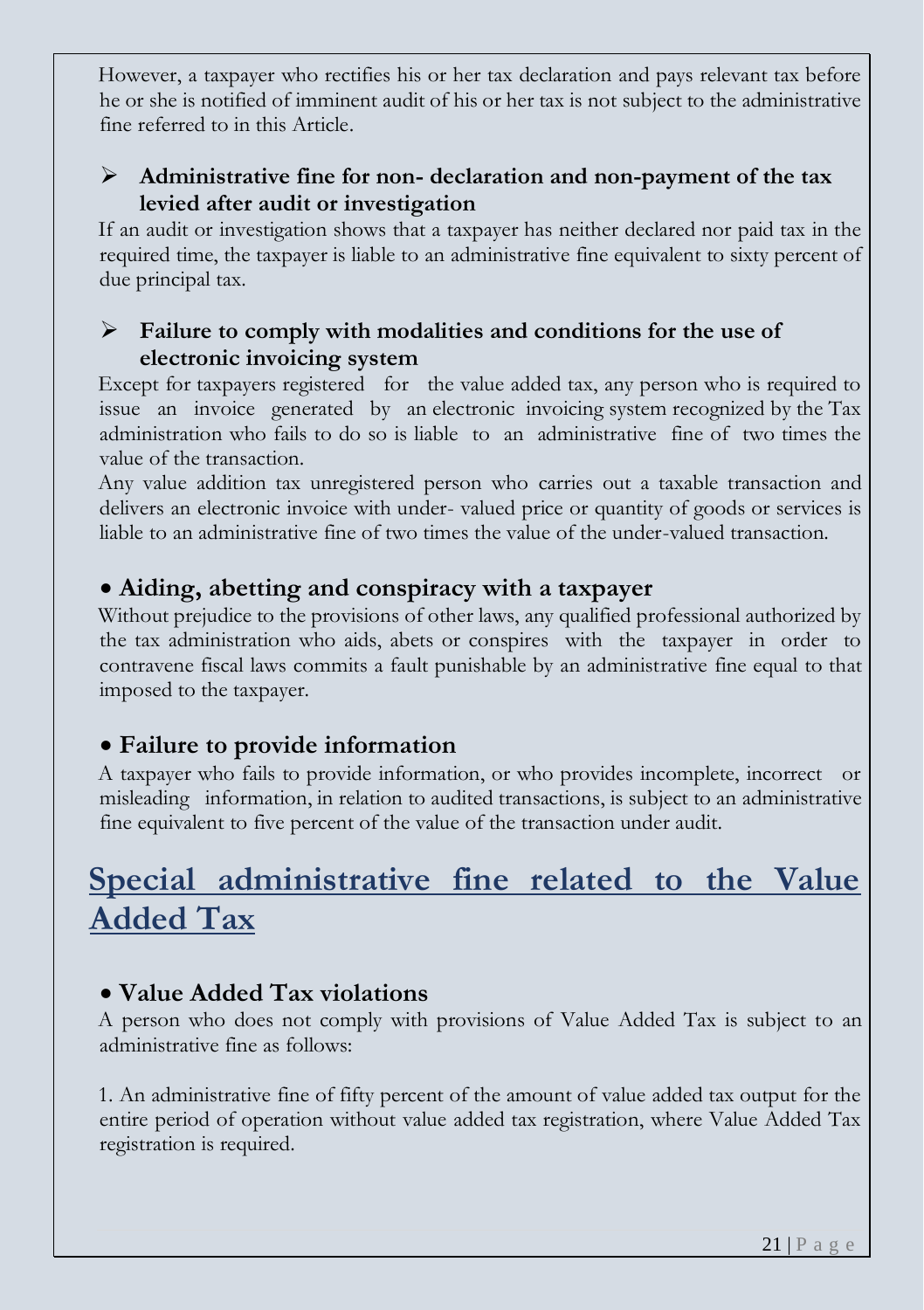2. An administrative fine of one hundred percent of the value added tax indicated in the invoice and payment of that tax as indicated on that invoice, for a person who issued a value added tax invoice when he or she is not registered for value added tax.

## <span id="page-21-0"></span>• **Failure to use electronic invoicing system by a person registered for the Value Added Tax**

A person registered for the Value Added Tax who sells goods or services without issuing an electronic invoice is liable to an administrative fine of ten times the value of the evaded Value Added Tax.

In case of the fault is repeated, the defaulter is liable to an administrative fine of twenty times the value of the evaded Value Added Tax.

## <span id="page-21-1"></span>• **Non-compliance with obligations of the user of electronic invoicing system**

A person who fails to comply with obligations of the user of the electronic invoicing system provided of the law is liable to an administrative fine of two hundred thousand Rwandan francs. In case of the fault is repeated, the administrative fine is increased to four hundred thousand Rwandan francs.

A person registered to the Value Added Tax who carries out a taxable transaction and delivers an electronic invoice with under- valued price or quantity of goods or services is liable to an administrative fine of ten times the value of the evaded value added tax. In case of the fault is repeated, the administrative fine is increased to twenty times the value of the Value Added Tax evaded.

## <span id="page-21-2"></span>**Penal provisions**

#### <span id="page-21-3"></span>• **Offense of tax evasion**

A person who, while intending tax evasion, commits one of the following acts:

1. Use of forged documents in his or her accounts.

2. Counterfeit and use of documents or materials of the tax administration used for taxation.

- 3. Hiding taxable goods or assets related to business.
- 4. Making a declaration indicating that the taxpayer has not made sales.
- 5. Changing the trade name by a person prosecuted in relation to tax.
- 6. Fraudulent registration of trade under the name of another person.
- 7. Hiding accounting documents from the tax administration or damaging them.
- 8. Use of forged accounting records; commits an offence of tax evasion."

Upon conviction, he or she is liable to imprisonment for a term of not less than two years and not more than five years.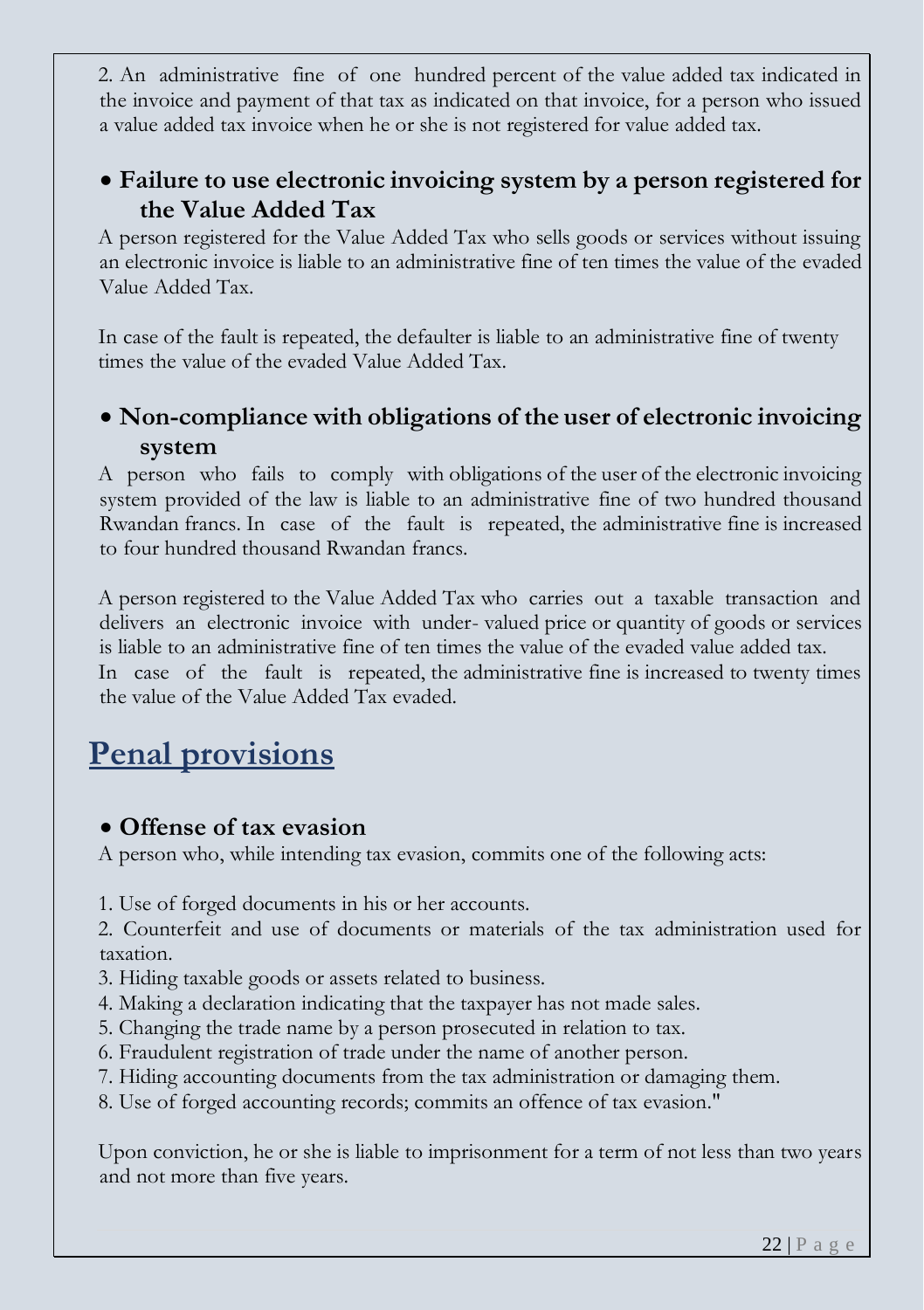#### <span id="page-22-0"></span>• **Waiver of penalties for a taxpayer who makes self-disclosure**

The default interests and administrative fine related to the non-payment and nondeclaration of tax referred to in this Law do not apply to the taxpayer who makes selfdisclosure to the Tax Administration and pays due taxes that he or she didn't pay before being notified that he or she is notified of imminent audit.

The self-disclosure leads to exemption from the payment of default interests and administrative fine only if it is done by a taxpayer not registered with the Tax Administration or by another registered taxpayer who is no longer audited in accordance with the provisions of this Law.

#### <span id="page-22-1"></span>• **Additional sanctions**

Any person who commits a fault or an offence provided for by this Law may be liable to the following additional sanctions

- 1. Closure of business activities for a period of thirty days.
- 2. To be barred from bidding for public tenders.
- 3. Withdrawal of a business register.
- 4. To be published in the media.

Administrative sanctions provided for in this Law do not cancel either the payment of the tax due or the criminal proceedings against the concerned taxpayer.

## <span id="page-22-2"></span>**Immovable Property Tax**

The Immovable Property Tax is governed by Law No. 75/2018 of 07/08/2018 determining the source of revenue and property of decentralized entities. The immovable property tax is assessed and paid by the owner, the usufructuary or any other person considered to be the owner.

The owner who lives abroad can have a proxy in Rwanda. Such a proxy must fulfil the tax liability that this Law requires from the owner. Misrepresentation is considered as if it is done by the owner.

The immovable property tax is levied on the market value of a building and surface of a plot of land.

#### <span id="page-22-3"></span>• **Tax rate on buildings**

The tax rate on buildings is determined as follows:

1. one per cent  $(1\%)$  of the market value of a residential building.

2. zero point five per cent (0.5%) of the market value of the building for commercial buildings.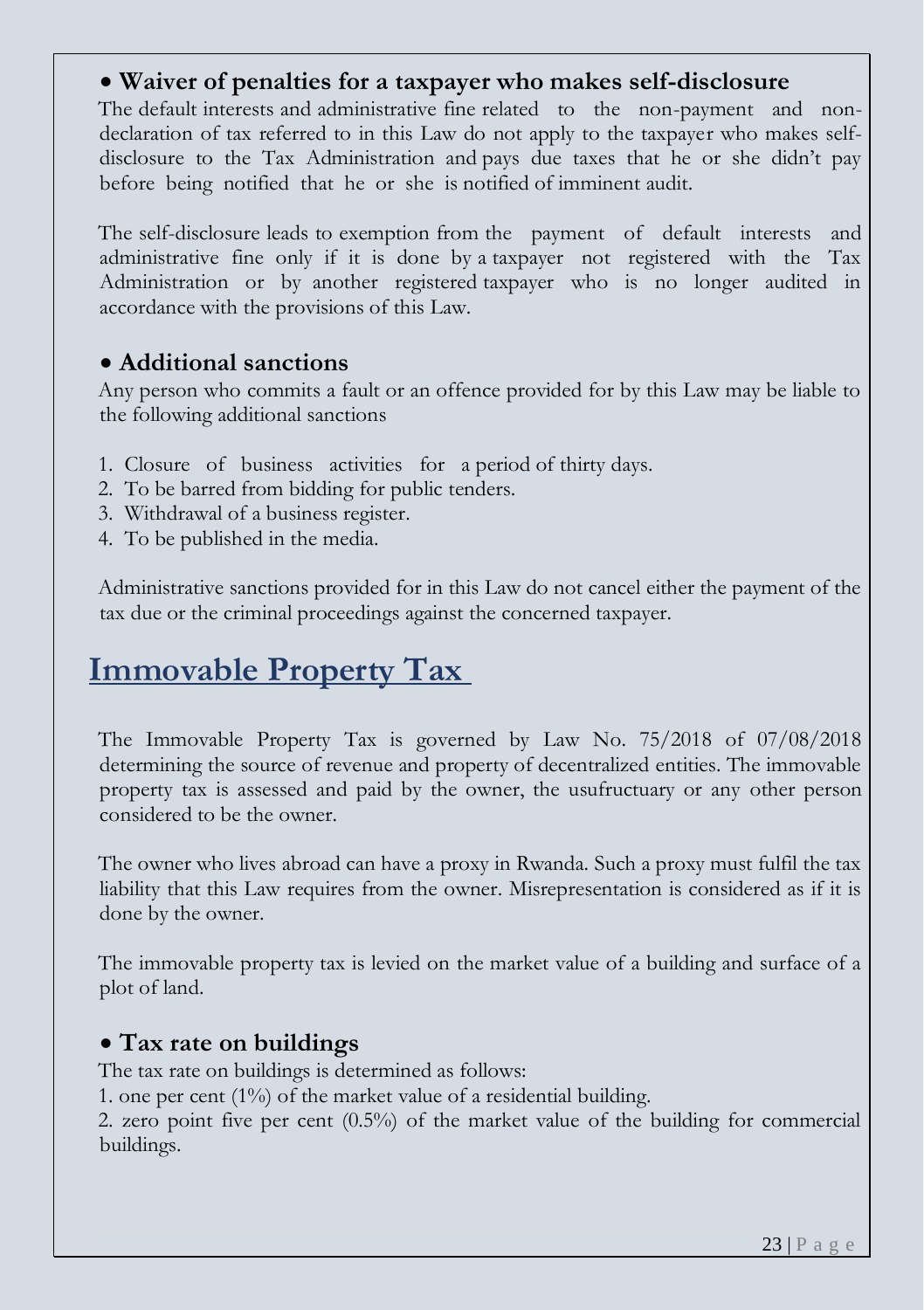3. zero point one per cent  $(0.1\%)$  of the market value of industrial buildings, buildings belonging to small and medium enterprises and those intended for other activities not specified.

#### <span id="page-23-0"></span>• **Application of tax rate on buildings**

Except for the tax rate of zero point one per cent  $(0.1\%)$ , the tax rates are applied progressively as follows:

1. for residential buildings a progressive rate is applied as follows:

- Zero-point twenty-five percent (0.25%) from the first year after the commencement of this Law.
- Zero-point fifty percent (0.50%) from the second year after the commencement of this Law.
- Zero-point seventy-five percent (0.75%) from the third year after the commencement of this Law.
- One percent (1%) from the fourth year after the commencement of this Law.
- 2. for commercial buildings a progressive rate is applied as follows:
	- zero-point two percent  $(0.2\%)$  of the market value of the building is applied in the first year of the commencement of this Law.
	- $\bullet$  zero-point three percent (0.3%) during the second year of the commencement of this Law.
	- $\bullet$  zero point four per cent  $(0.4\%)$  during the third year of the commencement of this Law.
	- $\bullet$  zero-point five percent (0.5%) during the fourth year of the commencement of this Law

Residential apartments having a minimum of four floors, including basement floors, benefit from reduction of tax rates, equivalent to fifty percent (50%) of the ordinary rate.

## <span id="page-23-1"></span>• **Tax rate on plots of land**

The tax rate on plot of land varies between zero (0) and three hundred Rwandan francs (FRW 300) per square meter. The District Council determines the tax rate on square meter of plot of land based on criteria and standard rates set by an Order of the Minister in charge of taxes.

The tax rate determined by the District Council per square meter of land in accordance with the provisions of the Law is increased by fifty percent (50%) applicable to land in excess to standard size of plot of land meant for construction of buildings. \

## <span id="page-23-2"></span>• **Tax declaration on immovable property by the taxpayer**

Not later than 31st December of the year that corresponds to the first tax period, the taxpayer files to the tax administration his/her declaration of the immovable property tax determined in accordance with provisions of the Order of the Minister in charge of taxes.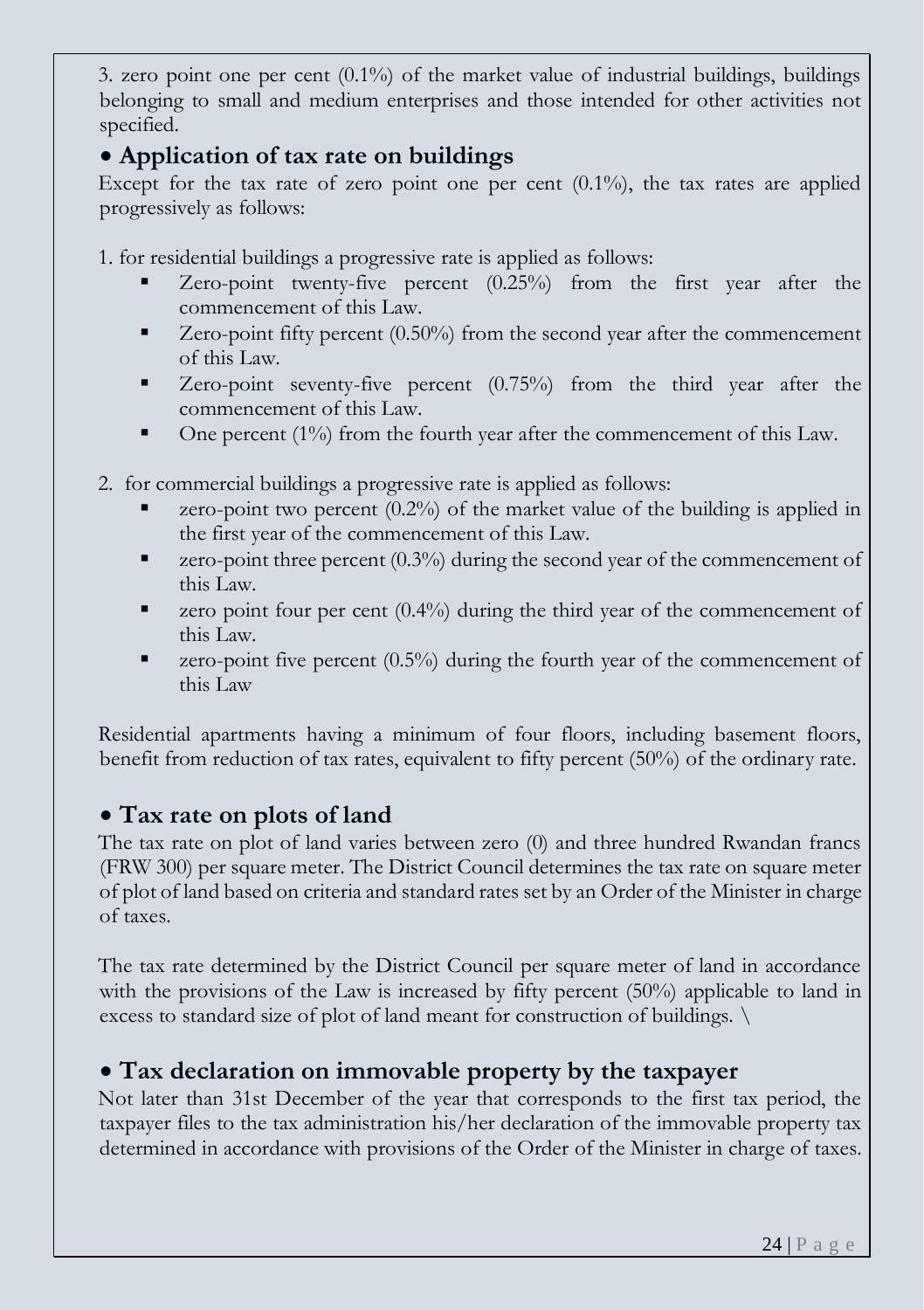A new declaration of immovable property tax is filed by not later than 31st December of the last year of each tax assessment cycle.

# <span id="page-24-0"></span>**Rental Income Tax**

The rental income tax is governed by Law No. 75/2018 of 07/08/2018 determining the source of revenue and property of decentralized entities The rental income tax is paid by any individual who earns income from renting out the fixed assets located in Rwanda, including land, buildings and improvements.

The rental income tax is charged on income generated by an individual or any other person who is not subject to corporate tax from a rented immovable property located in Rwanda.

#### <span id="page-24-1"></span>• **Taxable rental income**

Rental income tax is charged to the following:

- Income from rented buildings in whole or in part.
- income from rented improvements in whole or in part.
- income from any other rented immovable property located in Rwanda.

#### <span id="page-24-2"></span>• **Rental income tax rate**

The rental income tax rate is determined as follows:

- Zero percent for an annual rental income from one Rwandan franc to one hundred eighty thousand Rwandan francs.
- Twenty percent for an annual rental income from one hundred eighty thousand and one Rwandan francs to one million Rwandan francs.
- Thirty percent for an annual rental income above one million Rwandan francs.

The taxable rental income is obtained by deducting from the gross rental income fifty percent considered as the expenses incurred by the taxpayer on maintenance and upkeep of the rented property. A person who earns a taxable rental income files a rental income tax declaration not later than 31st January each year.

## <span id="page-24-3"></span>**Trade Licence**

The trading license tax is governed by Law No. 75/2018 of 07/08/2018 determining the source of revenue and property of decentralized entities the trading licence tax is paid by any person for each place in which he/she opens a business activity within a District.

The tax period for the trading licence tax starts on January 1st and end on December 31st.

If taxable trading activities start after January, the taxpayer pays trading licence tax equivalent to the remaining months of the year including the one in which the activities